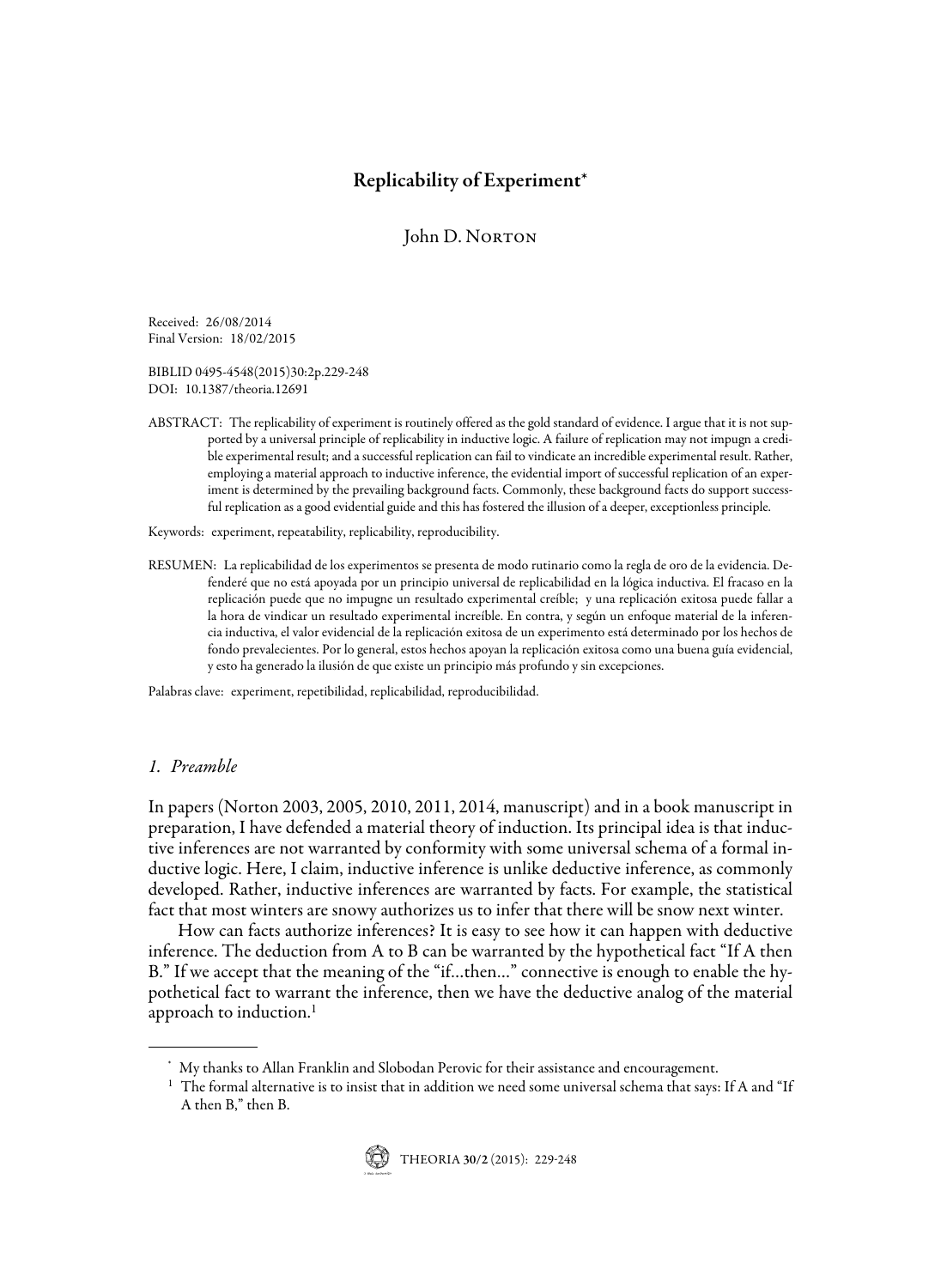The facts that authorize an inductive inference are contingent and thus obtain only in restricted domains. Hence the material approach entails that there are no successful, universal, formal schema of inductive inference. In making the case for the material approach in the papers mentioned, I have sought to demonstrate that none of the familiar schema or principles has universal validity. These include the accounts favored at one time or another by philosophers: enumerative induction, inference to the best explanation, Bayesian confirmation theory and more.

For an inductive inference to be properly warranted, the proposition that warrants it must be true. This truth is commonly assumed tacitly. I will continue to describe these warranting propositions as "facts" to reflect this tacit assumption and also to underscore their contingent character.

This paper is part of that larger project. While the schema favored by philosophers fail to be universal, this paper asks whether such a principle can be found in the explicit lore of practicing scientists.

#### 2. Introduction: The Replicability of Experiment

The general idea is simple and instantly compelling. If an experimental result has succeeded in revealing a real process or effect, then that success should be replicated when the experiment is done again, whether it is done by the same experimenter in the same lab ("repeatability") or by others, elsewhere, using equivalent procedures ("reproducibility").

One readily finds enthusiastic endorsements of the idea in the scientific literature. The opening sentence of a special section in *Science* on "Data Replication and Reproducibility" says (Jasny et al, 2011): "Replication—the confirmation of results and conclusions from one study obtained independently in another—is considered the scientific gold standard." An editorial in *Infection and Immunity* on "Reproducible Science" begins its abstract with an unequivocal: "The reproducibility of an experimental result is a fundamental assumption in science." (Casadevall and Fang, 2010, 4972) There are few if any doubts about the notion. The principal locus of concern is that replication can be hard to achieve, either because of the difficulty of replicating pertinent conditions or through lack of institutional rewards to the replicating experimenters.

My concern in this paper is inductive logic. Might replicability provide a universal schema or principle that figures in a formal logic of induction, or at least in that portion of the logic that treats experiments? I will seek to establish here that a principle of replicability cannot be given a general formulation such as would allow it to serve in a formal logic of induction. Rather, successful inductive inferences associated with replicability should be understood as materially warranted. In barest form, I will argue that attempts to find such a general principle collapse under the weight of mounting complexities arising from the multitude of conditions and outcomes associated with replicability. We can, however, readily identify background facts that authorize the relevant inferences on a case-by-case basis, without the need for a universal principle. Once we have identified these facts, the search for a general principle becomes unnecessary, in so far as we are interested in finding the warrants of our inferences.

Before proceeding, we need a brief terminological digression: "repeatability," "reproducibility" and "replicability" are often used interchangeably. In some contexts, they have been given precise definitions. There, repeatability indicates as exact a replication of all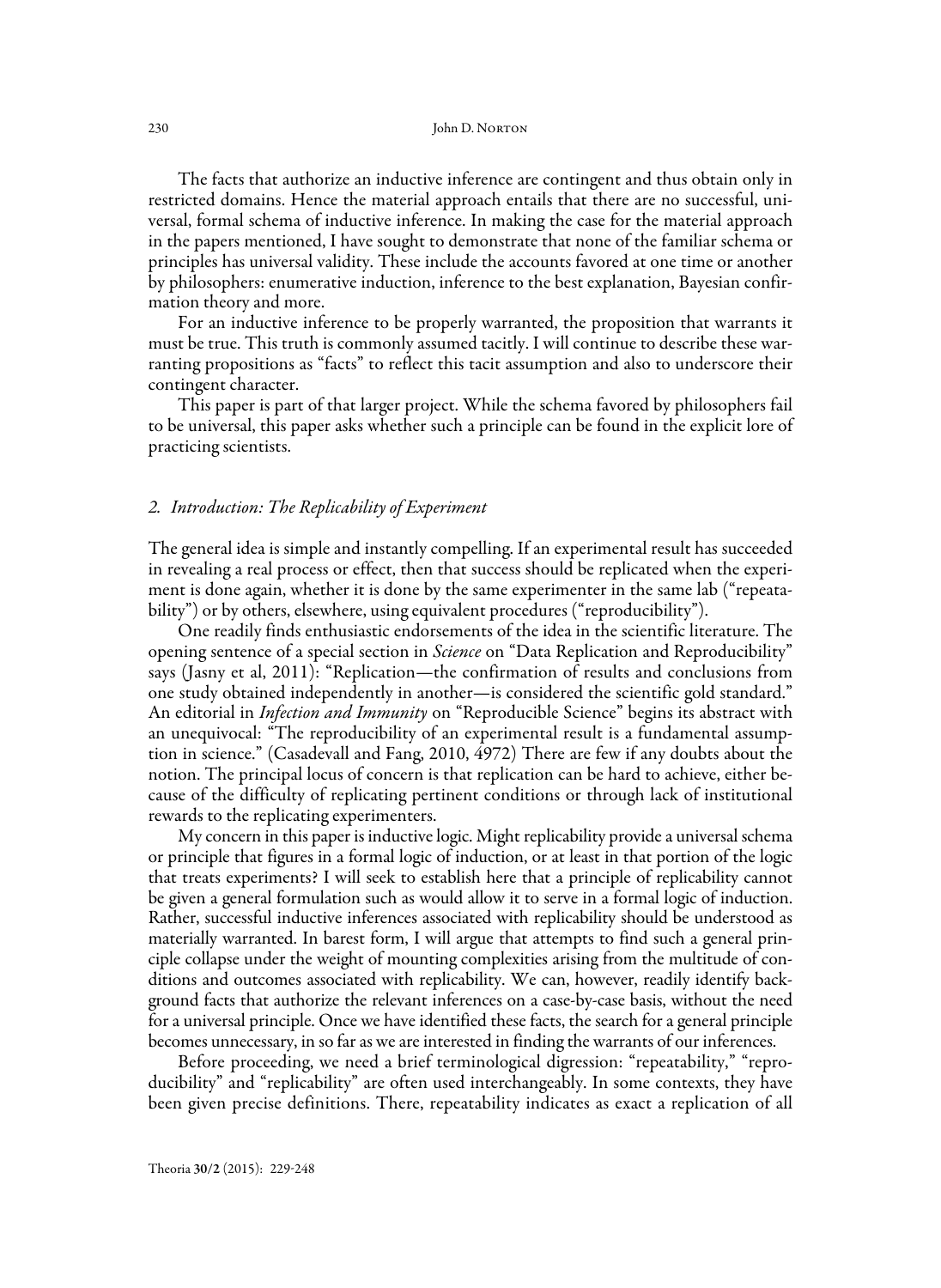conditions as possible, including the same operators and apparatus; whereas reproducibility calls for changes of these conditions.2 I will use the terms replication and replicability to cover both notions. Most of the general analysis below applies equally to repeatability and reproducibility.

# 3. Failure of Formal Analysis

What kind of an inductive notion is replicability? If we wish to pursue a formal analysis, is it possible to state it as a general principle? A good start is this:

> Successful replication of an experiment is a good indicator of a veridical experimental outcome; failure of replication is a good indicator of a spurious experimental outcome.

This is far from a self-contained principle. Each term needs further explication. The more straightforward are the notions of veridical and spurious experimental outcomes:

> A veridical experimental outcome is one that properly demonstrates the process or effect sought by the experimental design.

> A spurious or artefactual experimental outcome fails to do so; it arises from an unintended disruption to the experimental design.

This is a rich enough characterization for us to proceed, even though many details are left open.

How close have we come to a universal inductive principle? Do we have an inductive analog of the universal, formal principles of deductive logic? We should bear in mind what the latter are like. One such universal deductive principle is the law of the excluded middle. It asserts:

For any proposition P, either P is true or P is false.

This deductive principle is a schema: we can insert any proposition we like for "P" and recover a truth, the application of the principle to that proposition. It is self-contained.

<sup>&</sup>lt;sup>2</sup> In the narrower context of standardized measurement, the International Organization for Standardization has decreed (ISO 21748:2010(E), 3): "Repeatability conditions include: the same measurement procedure or test procedure; the same operator; the same measuring or test equipment used under the same condition; the same location; repetition over a short period of time. Reproducibility requires only that the measurement must reappear under changed conditions. That is, (ISO 21748:2010(E), 3): "reproducibility conditions[:] observation conditions where independent test/measurement results are obtained with the same method on identical test/measurement items in different test or measurement facilities with different operators using different equipment[.]" Source: "Guidance for the use of repeatability, reproducibility and trueness estimates in measurement uncertainty estimates," Publication ISO 21748: 2010(E). Similar definitions are found in National Institute of Standards and Technology, NIST Technical Note 1297 (1994), Definitions D.1.1.2 and D.1.1.3 and in the International Union of Pure and Applied Chemistry's "Gold Book": Compendium of Chemical Terminology, 2nd ed. Compiled by A. D. McNaught and A. Wilkinson. Blackwell Scientific Publications, Oxford (1997).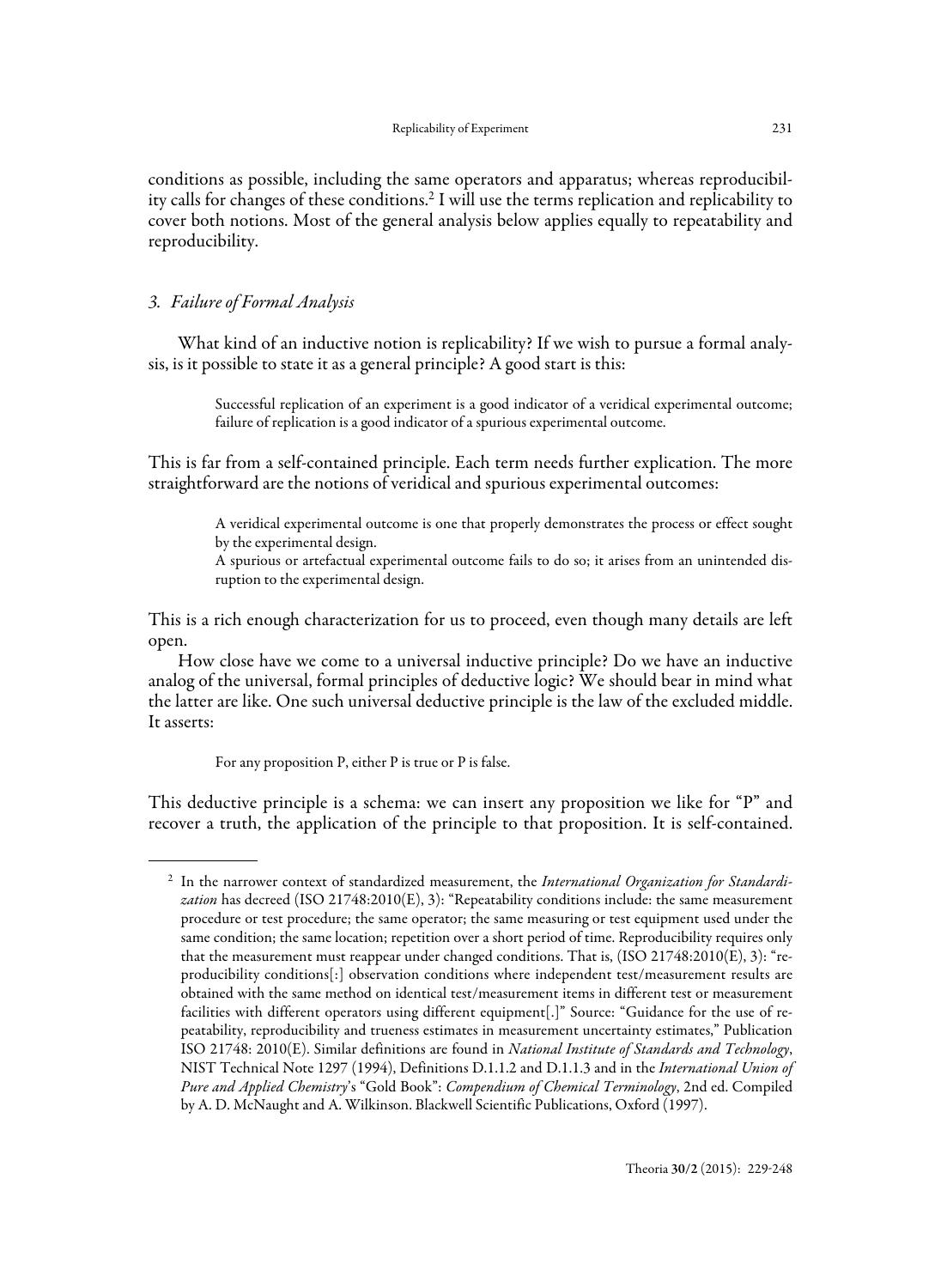There are no tacit conditions limiting just which propositions can be substituted for "P"; and there is no ambiguity in what is meant by the truth or falsity attributed to the proposition (Or at least there are none beyond the usual evasions made by philosophers when they have to use these terms.)

It is quite different with the above characterization of replicability of experiment. The first difficulty is that the characterization includes many notions that require elaboration if the characterization is to rise to the level of precision of the law of the excluded middle. Just what is "a process or effect sought by the experimental design"? Just when is a second experiment replicating an earlier experiment as opposed to being a different experiment that looks similar to it? Elaborating these and similar questions is likely to be tedious and unlikely ever to yield a formulation that can stand without the need of further elucidation.

The second difficulty is more serious. The characterization employs inductive notions whose explication is unlikely to be achievable by formal means. It speaks of "good indicators." This is an inherently vague notion. In the case of a single successful or failed replication, the strength of the indication can vary over a wide range. Presumably there is some idea that multiple, successful replications are better than just one. How much better are they? Is there a point of diminishing returns? When there are some successes of replication and some failures, how do we trade them off to come to our final assessment? Somehow the formal analysis will need to specify in general, abstract terms how all this accountancy is to be effected.

Finally the most serious problem facing a formal analysis of replicability is that the principle appears to be defeasible in every way possible. That is, there are cases of successful replication in which the replication is judged to be a strong indicator of a veridical outcome; and cases in which the success is judged epistemically inert. In the reverse direction, there are cases of *failure* of replication that are judged to be a strong indicator of a spurious outcome; and cases in which the failure is judged epistemically inert. Thus a full statement of the principle must provide independent criteria for when it applies or when it does not. Without such independent criteria, it becomes the sad specter of the principle that applies except when it does not.

Looking ahead, most of this chapter will be devoted to displaying examples in which all these combinations of success and failure are realized. The examples to be developed are listed in the table:

|                    | Import of replicability upheld                                                                                                                     | Import of replicability discarded                       |
|--------------------|----------------------------------------------------------------------------------------------------------------------------------------------------|---------------------------------------------------------|
|                    | Successful replication H. Pylori Stomach Ulcers<br>(result accepted as veridical)                                                                  | Intercessionary prayer<br>(result rejected as spurious) |
| Failed replication | Cold fusion<br>(result rejected as spurious; and tivity theory<br>skeptics discount cases of successful (relativity theory upheld)<br>replication) | Miller experiment contradicts rela-                     |

Table 1. Illustrations of all combinations of success and failure of replicability

The "import of replicability" refers to the standard reading: successful replication indicates a veridical outcome; failure of replication indicates a spurious outcome. In the cases in the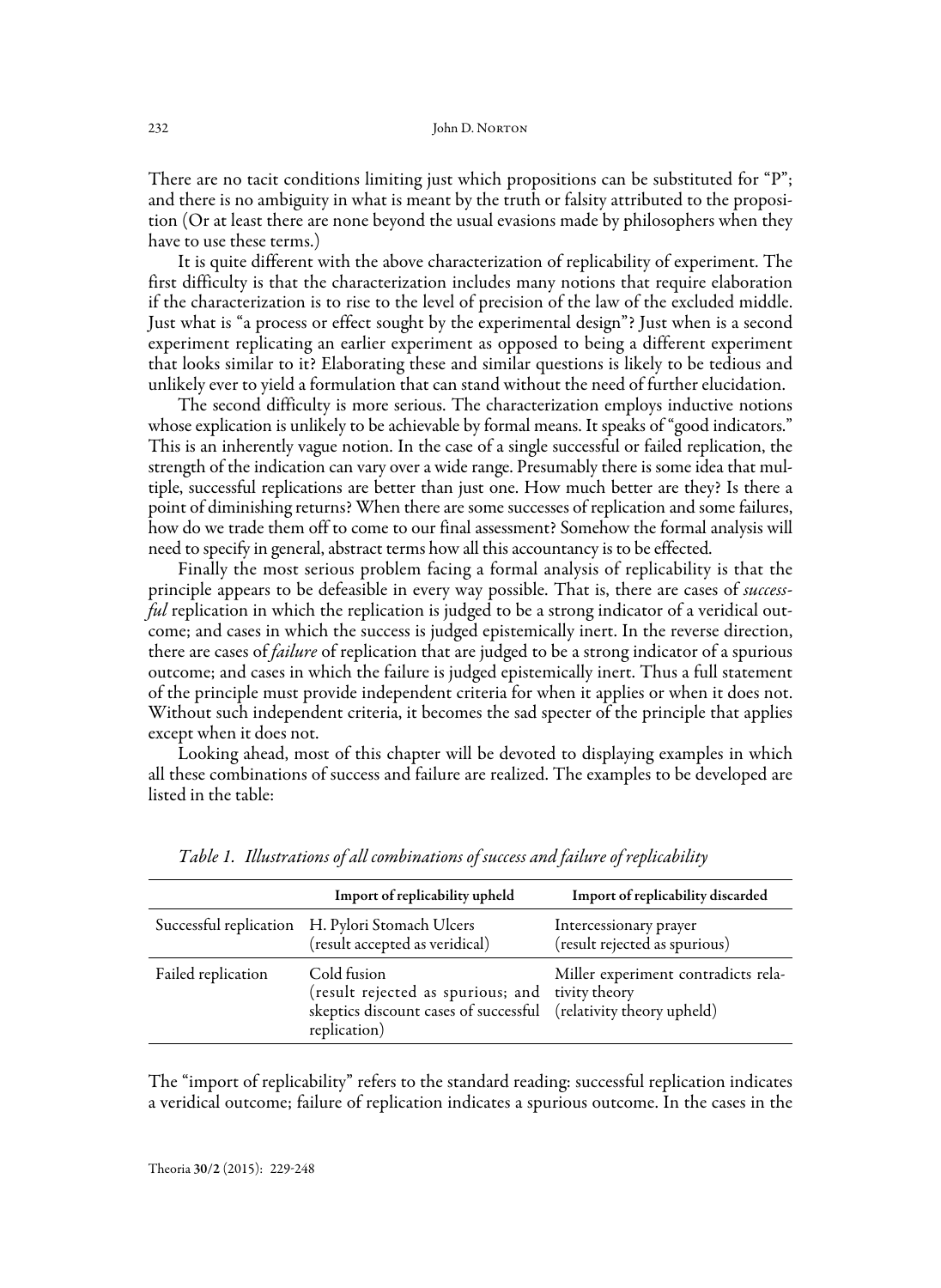first column, the import of replicability is upheld as expected; in those of the second, it is discarded.

These three difficulties present formidable challenges to formulating a precise principle of replicability: it must be complete enough not to need further explication of its central terms; it must replace the vague inductive term "good indicator" with something that allows precise accountancy for multiple successes and failure; and it must define independent conditions of applicability flexibly enough accommodate the full range of cases in which replication or its failure is taken to be epistemically significant or epistemically inert.

## 4. A Material Analysis

While a formal account of replicability faces formidable obstacles, a material analysis will prove to have little trouble passing these same obstacles. The hard question of whether successful replication or its failure is epistemically significant or inert is answered on a case-bycase basis. The inductive import of each outcome is determined by the particular facts obtaining in the background of each case. They warrant the inductive arguments that proceed from those outcomes.

Ultimately, each case is unique and requires its own detailed analysis. However, at a more superficial level, it is possible to identify two general classes of background facts that serve to license the different inferences associated with replicability in each case. These facts are not narrowly associated just with replicability. Rather they are facts that warrant the inference from the observed experimental outcome to the process or effect sought by the experimental design. Or, if they take an inhospitable form, they may warrant an inference from the observed outcome to the conclusion that it is spurious. These facts are:

- A. Experimental conditions: these background facts specify conditions under which the effect or process of interest will manifest in a veridical experimental outcome.<sup>3</sup>
- B. Confounding conditions: these background facts specify the conditions conducive to spurious experimental outcomes. These conditions simulate a veridical experimental outcome, when the sought effect or process is not present; or they may interfere sufficiently to produce an unsuccessful outcome, when the effect or process is present.

A familiar illustration of facts of type A and B arises in randomized controlled trials. We wish to determine if some treatment—a new drug, for example—is efficacious. We randomly assign subjects to a test and a control group, both blinded. The test group is given the treatment and the control group is given a placebo. If the outcome is a statistically significant, beneficial difference between the test and control group, we infer from it to the efficacy of the treatment.

The inductive inference to this conclusion is warranted by appropriate facts in class A and B. In class A is the key fact is that test subjects but not control subjects are given the treatment, so a beneficial difference between them can be due to the treatment. Implicit in this fact is another that is not commonly made explicit: that there is at least some pos-

<sup>&</sup>lt;sup>3</sup> This is sometimes called "construct validity."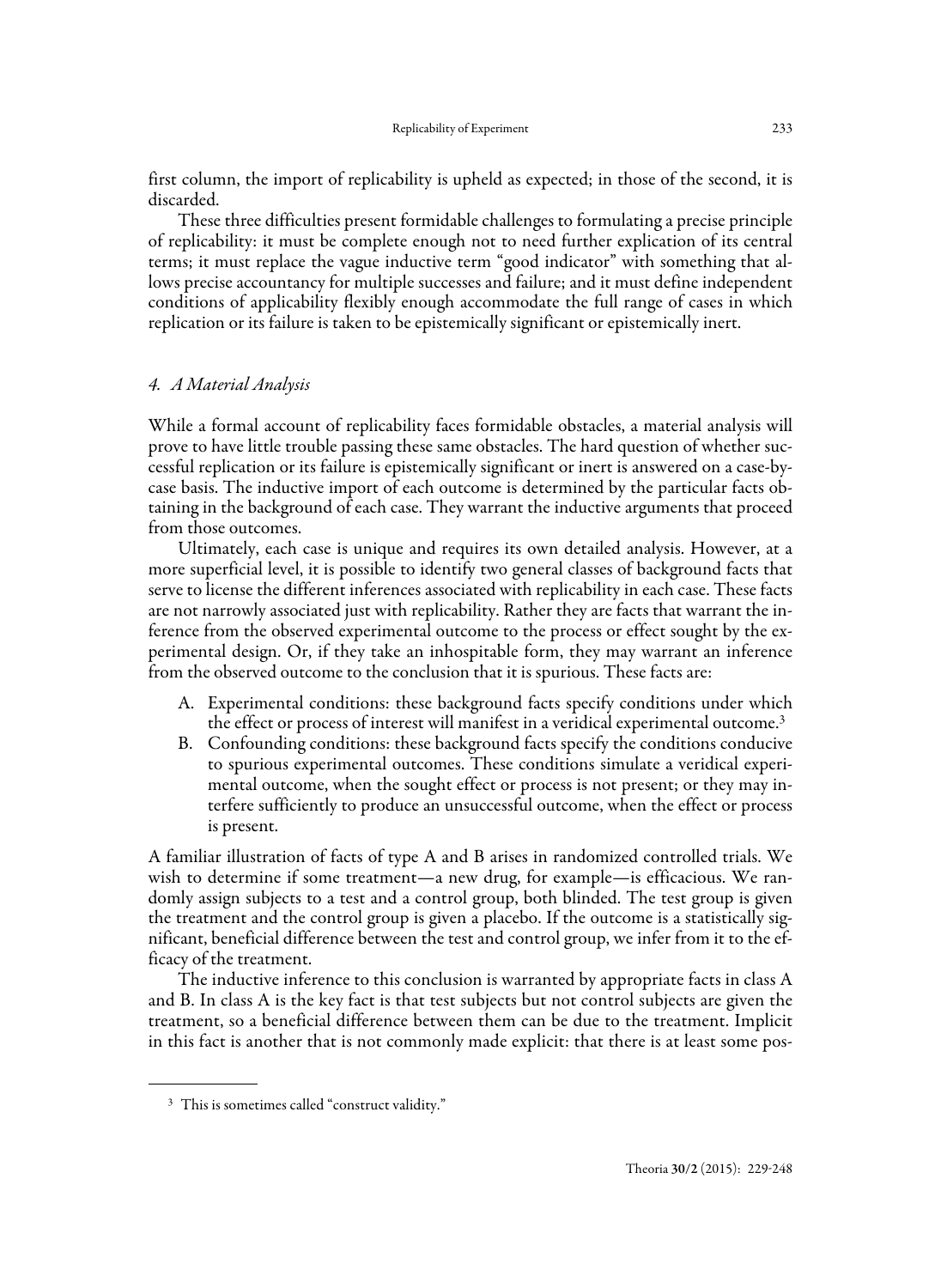sibility that treatment can bring about the effect. While this sort of fact is not one that we commonly call into question, it can be crucial. Critics of homeopathy (such as me) will refuse to accept that a controlled trial of a homeopathic remedy can demonstrate the remedy's efficacy, for the remedy contains no active ingredients. Similarly, we shall see below that skeptics of the healing efficacy of prayer find the corresponding sort of fact to be missing.

In class B, we require the facts that preclude a spurious outcome. Randomization is important here, for it assures us that the only systematic difference between the test and control group is the administering of the treatment, so that any ensuing difference between them can only be due to the treatment. Blinding is also important, so that the subjects and the result collecting experimenters do not know who is in the test or the control group. For otherwise, a statistically significant difference between the two groups might result from this knowledge itself, through the placebo effect or through the expectations of the experimenters recording results.

In short, the facts in class A warrant the inference to the conclusion that the efficacy of the treatment *can* be responsible for a positive outcome. The facts in class B warrant the inference to the conclusion that another factor *cannot* be responsible for a positive outcome. We combine the two to conclude that the efficacy of the treatment is responsible for a positive outcome.

Now let us return to replicability. With any experiment, we can be uncertain whether appropriate facts in classes A and B prevail. Successful replication does not test all of them. Rather it tests whether certain unfavorable confounding conditions of class B are present. If we get the same positive outcome when a different operator performs the experiment, then we know that the first positive outcome was not due (solely) to some infelicity associated with the first operator. By systematically replicating the experiment with different operators, different standards, different materials, different laboratories, and so on, we eliminate the possibility of confounding conditions associated with each of the factors listed. If we test for repeatability in the technical sense—that is we replicate the experiment with all these factors unchanged—we are testing whether some random error in the execution of one experiment might be responsible for a spurious outcome.

This seems so straightforward, how is it that we find prominent cases in which the normal import of replicability is denied? The reason is that this import involves the complete inference from the observed outcome to the sought effect or process. That requires facts in both classes A and B to support the inference. In some of the disputed cases discussed below, however, we find that the denial of the import of replicability results from a presumption of failure of facts in class A, which are not directly tested by replication. In one, however, we will find disagreement over whether confounding conditions of class B have been appropriately arranged.

In the following sections, we will see the four cases of Table 1 elaborated. In the case of intercessionary prayer, we shall see successful replication of experiments judged by skeptics to be insufficient to establish the process sought. Their reason is that they do not find the requisite facts of class A do not obtain. In the case of cold fusion, we shall see that establishment skeptics and dissident supporters of cold fusion differ on the import of the mixed record of successful and failed replication. Their differences are traceable to differences of opinion on which facts in class A obtain. In the Miller relativity experiments, however, failure to reproduce an earlier experiment is judged not to impugn the earlier result, since its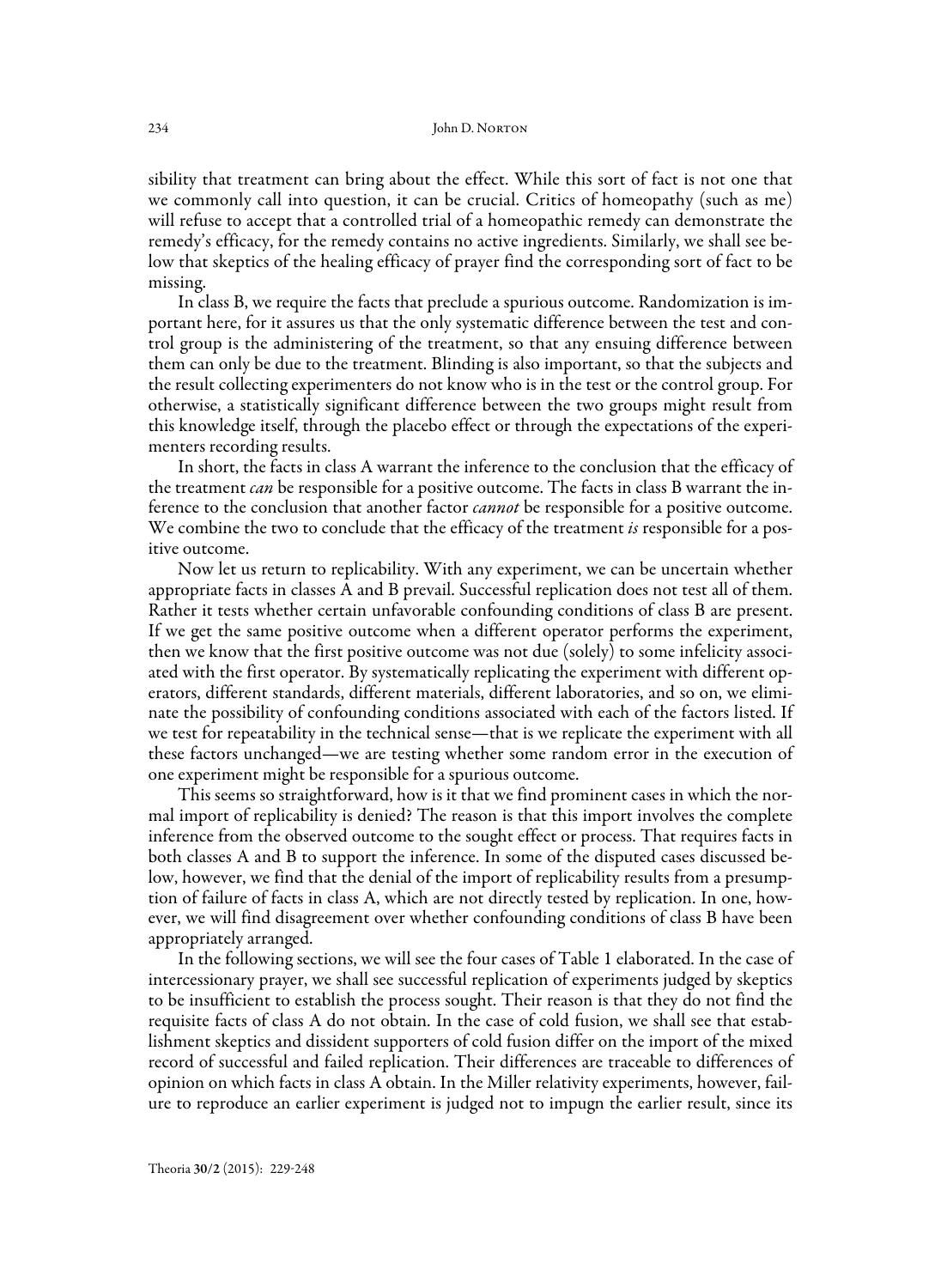supporters became convinced that Miller had not eliminated confounding effects covered by facts in class B.

# 5. H. Pylori Stomach Ulcers: Successful Replication

In 2005, Barry Marshall and Robin Warren won the Nobel Prize in Physiology or Medicine with the citation reading "for their discovery of the bacterium Helicobacter pylori and its role in gastritis and peptic ulcer disease." Prior to their work, it had been assumed that stomach ulcers were caused by stress and spicy food. The idea that a bacterium may be involved was discounted. The stomach is highly acidic and bacteria do not tolerate such environments well.

By taking biopsies from 100 participant patients, as reported in their initial letter (Marshall and Warren, 1983), they were able to demonstrate an association between the presence of the bacterium Helicobacter pylori and gastritis and ulcers, with 100% association for duodenal ulcers. The importance of replication even at this early stage became clear when they sought to publish a more complete account. Warren (2005, 301-302) recounts the decisive moment.

> We sent our definitive paper to the *Lancet* in 1984 ([Marshall and Warren, 1984]). Although the editors wanted to publish, they were unable to find any reviewers who believed our findings. Our contact with Skirrow became crucial here. We told him of our trouble, and he had our work repeated in his laboratory, with similar results. He informed the *Lancet* and shortly afterwards they published our paper, unaltered.

Contrary to a persistent myth, the new work was assimilated and rapidly repeated. As part of an account debunking this myth, Atwood (2004) reported:

> Within a couple of years of the original report, numerous groups searched for, and most found, the same organism. Bacteriologists were giddy over the discovery of a new species. By 1987—virtually overnight, on the timescale of medical science—reports from all over the world, including Africa, the Soviet Union, China, Peru, and elsewhere, had confirmed the finding of this bacterium in association with gastritis and, to a lesser extent, ulcers.

One replication was more of a media stunt than controlled science. To prove the association, Marshall drank a beaker of Helicobacter pylori and subsequently succumbed to gastritis.

This is a "text book" case of the proper functioning of replication and there is little in it to distinguish formal and material approaches. The earlier reluctance to accept Marshall and Warren's work is readily explained materially. As long as it was believed as a background fact that bacteria do not live well in the highly acid environment of the stomach, there are insufficient facts in the background to support for the facts in class A. Detection of bacteria can only be through some coincidental contamination. The successful inference from the presence of the H. Pylori bacteria to the conclusion that they cause gastritis and ulcers required acceptance of a new fact in class A: that bacteria with the capacity to cause gastritis and ulcers can survive in the stomach. The rapid replication of the outcome in many laboratories affirmed the requisite fact of class B: that their presence is not due to some confounding effect peculiar to Marshall and Warren's laboratory.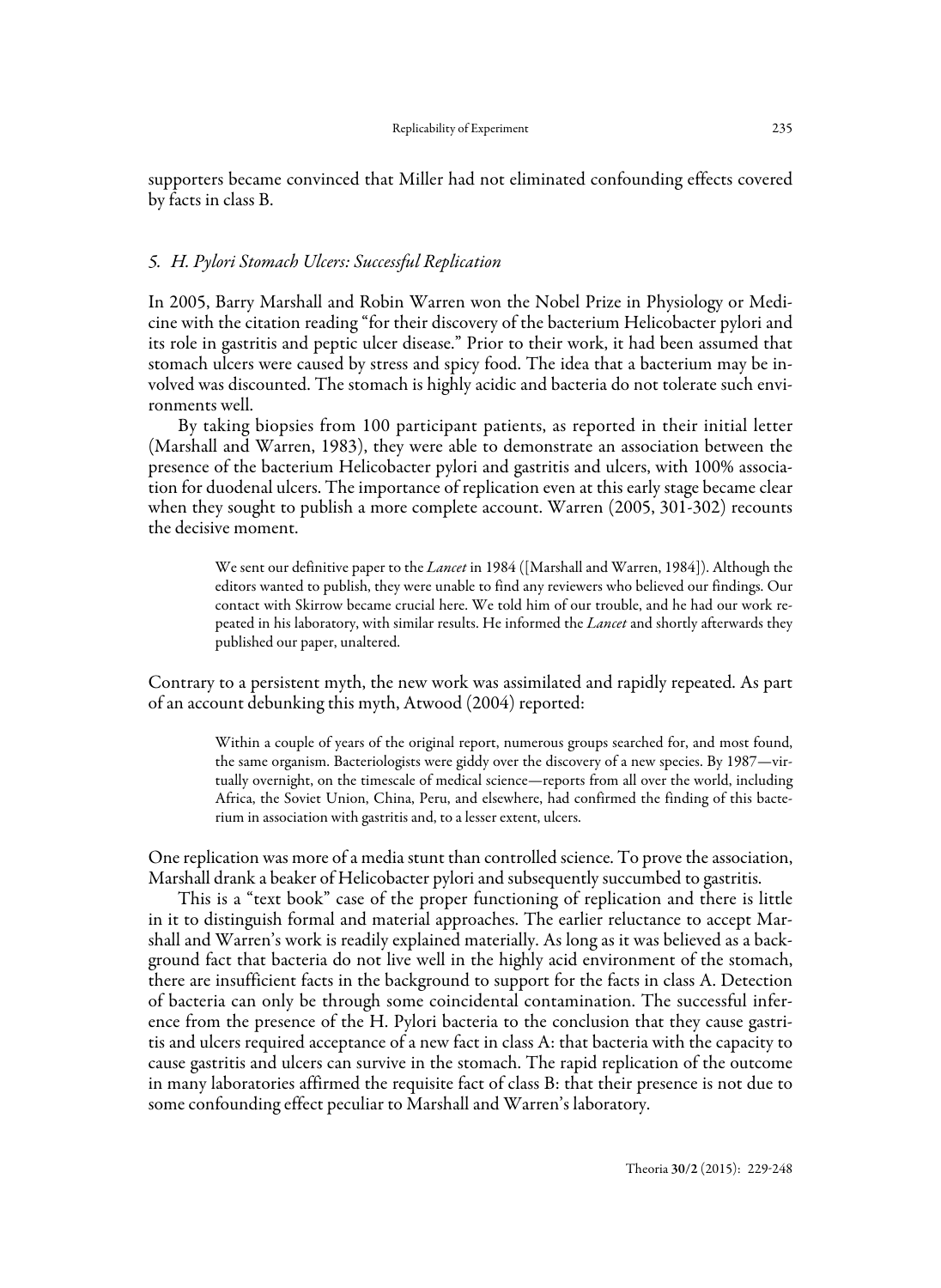#### 6. Cold Fusion: Failed Replication

The episode of controlled fusion is traditionally presented as one in which an avenue of research was closed because of failure of replication. At the most superficial level, that may be a correct description. However a closer look at the episode reveals something more complicated than the application of some principle of reproducibility. There certainly were many failed attempts at replication reported. However there were also many successful replications also reported. This has lead to a bifurcation in the community into those who discard the idea of cold fusion (the establishment view) and those who continue to pursue it (a dissident minority). No simple inductive principle concerning replicability of experiment can capture the inductive reasoning associated with this bifurcation. It derives essentially from differences in the background assumptions of the groups and talk of replication is really a gloss on more complicated inferences, as the material theory of induction indicates.

Traditional nuclear power generation derives from the fission—the splitting apart of radioactive Uranium or Plutonium atoms. This fission is distinct from the nuclear reactions that power stars like our sun. They are driven by fusion—the joining together—of atoms of hydrogen and other light elements to form heavier elements. In the process, prodigious quantities of energy are released. It has long been a goal of the nuclear power industry to adapt fusion reactions to power generation. Their present terrestrial use has been limited to the uncontrolled fusion in hydrogen bombs. The difficulty is that enormously high temperatures are needed to smash the hydrogen atoms together sufficiently energetically to ignite a fusion reaction. Materials at these high temperatures are difficult to control in a power station and practical, fusion-based nuclear power generation remains a distant dream.

In March 1989, chemists Martin Fleischmann and B. Stanley Pons announced in a press release from the University of Utah that they had carried out fusion reactions on a laboratory bench at ordinary temperatures. Their experiments did used a heavier isotope of hydrogen, deuterium, in the form of deuterium oxide, also called "heavy water." They electrolyzed the heavy water using palladium electrodes. Over a lengthy electrolysis, one of the palladium electrodes, the cathode, would become saturated with deuterium and, as a result, the individual deuterium atoms would be driven closely enough together to ignite a nuclear fusion reaction. At least, that is what they claimed had happened, on the basis of the large quantities of heat produced. These quantities were greater than could be recovered from chemical changes, they asserted. In one burst, the released heat had melted and vaporized part of the electrode, destroying some of the equipment. Then, Steven Jones, working at nearby Brigham Young University, revealed that he had been working largely independently on a similar cold fusion project and had experimental results involving not the generation of heat, but neutrons, a familiar signature of nuclear reactions.

Whether the researchers succeeded in igniting fusion reactions remains debated. However there is no doubt that they ignited a scientific and popular frenzy. The principal trigger was the possibility of a new process that would revolutionize the power generation industry. There was a scramble to replicate the cold fusion experiments in the US and internationally. Cold fusion, if affirmed, would be a scientific discovery of the highest order. That lofty pinnacle was overshadowed by the possibility of new technology for a major industry and its lucrative patent rights. These financial motivations lent an uncommon urgency in what was otherwise the realm of arcane specialists. There were other tensions,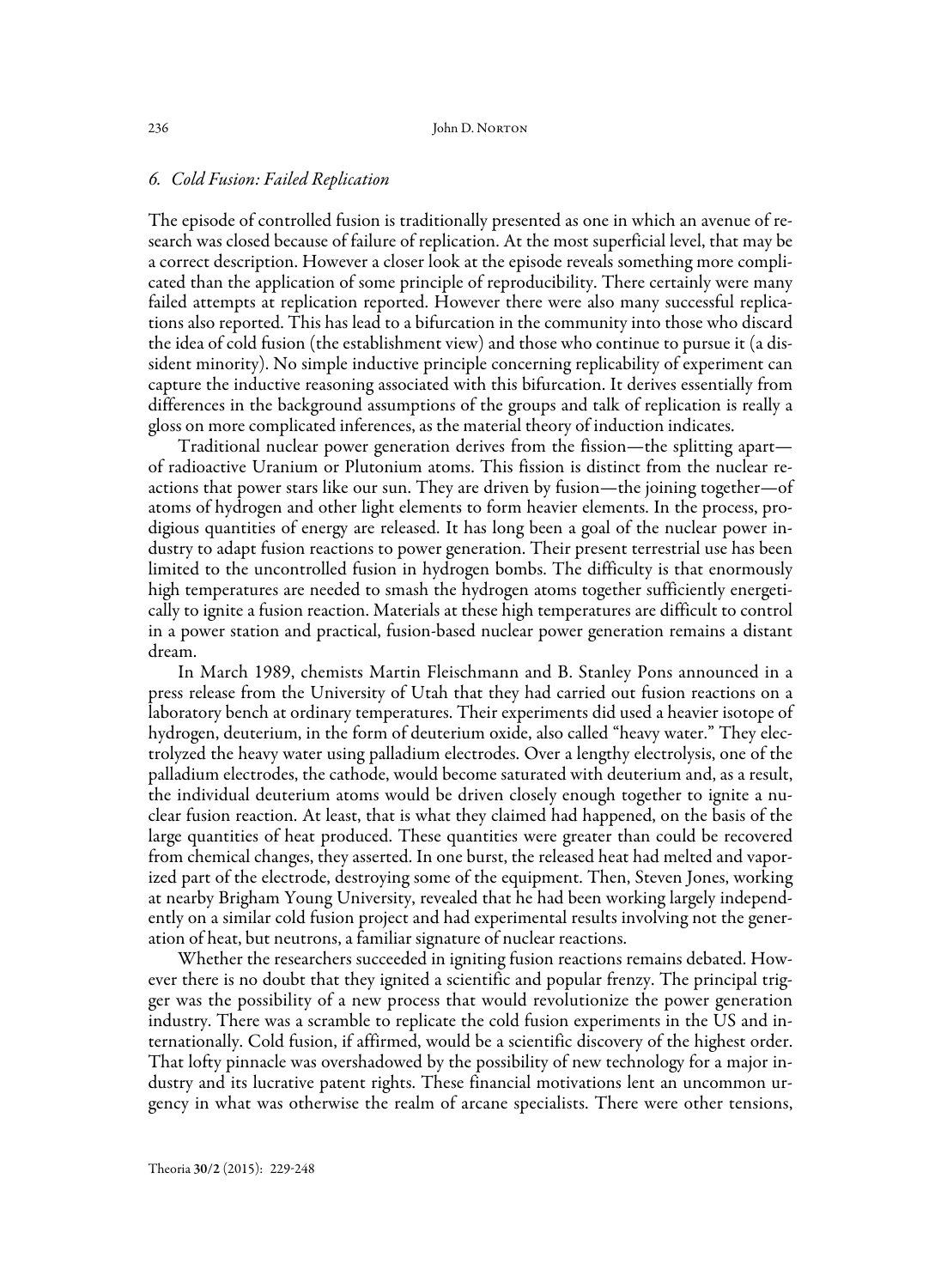such as the professional rivalry of physicists and chemists. Here were physicists failing to tame nuclear fusion with enormous, expensive devices. Now some chemists succeed with a project plotted in one of their kitchens and funded personally. Then there was a soap-opera quality to the rivalry between the Fleischmann/Pons and Jones projects. They had planned to coordinate their communications, but the arrangements had misfired and Fleischmann and Pons took the unusual course of announcing their discovery through a press release without Jones' knowledge.

Let us set all these complications aside and focus on the inductive inferences. While there was initially considerable confusion over the inductive import of the experiments, that confusion resolved within a year into two views and it has largely remained so bifurcated. The establishment response was that the experiments failed to demonstrate fusion on the lab bench and that only modest resources should be assigned to further research. The minority, dissident view was that a great discovery had been made and all efforts should be put into developing it.

We find a clear statement of establishment view in the November 1989 report of the Energy Research Advisory Board to the US Department of Energy (ERAB, 1989). It concluded in its Executive Summary:

> The Panel concludes that the experimental results on excess heat from calorimetric cells reported to date do not present convincing evidence that useful sources of energy will result from the phenomena attributed to cold fusion. In addition, the Panel concludes that experiments reported to date do not present convincing evidence to associate the reported anomalous heat with a nuclear process.

The Board was reserved in its recommendation for action:

The Panel recommends against the establishment of special programs or research centers to develop cold fusion. However, there remain unresolved issues which may have interesting implications. The Panel is, therefore, sympathetic toward modest support for carefully focused and cooperative experiments within the present funding system.

The dissident community continued its research and, in 2004, was successful in pressing the US Department of Energy to reopen its evaluation. The community supplied a document, "New Physical Effects in Metal Deuterides," that was subjected to peer review and discussion. It was found (DOE, 2004) that "…the conclusions reached by the reviewers today are similar to those found in the 1989 review." The bifurcation remained unbreached.

Both sides deferred to reproducibility as a guiding standard. The 1989 Advisory Board report (ERAB, 1989) commences its preamble by noting the failure of reliable replication:

> Ordinarily, new scientific discoveries are claimed to be consistent and reproducible; as a result, if the experiments are not complicated, the discovery can usually be confirmed or disproved in a few months. The claims of cold fusion, however, are unusual in that even the strongest proponents of cold fusion assert that the experiments, for unknown reasons, are not consistent and reproducible at the present time.

However mere problems of reproducibility cannot be the principal basis for the solidly negative conclusions reached by the Advisory Board. For their report documents both success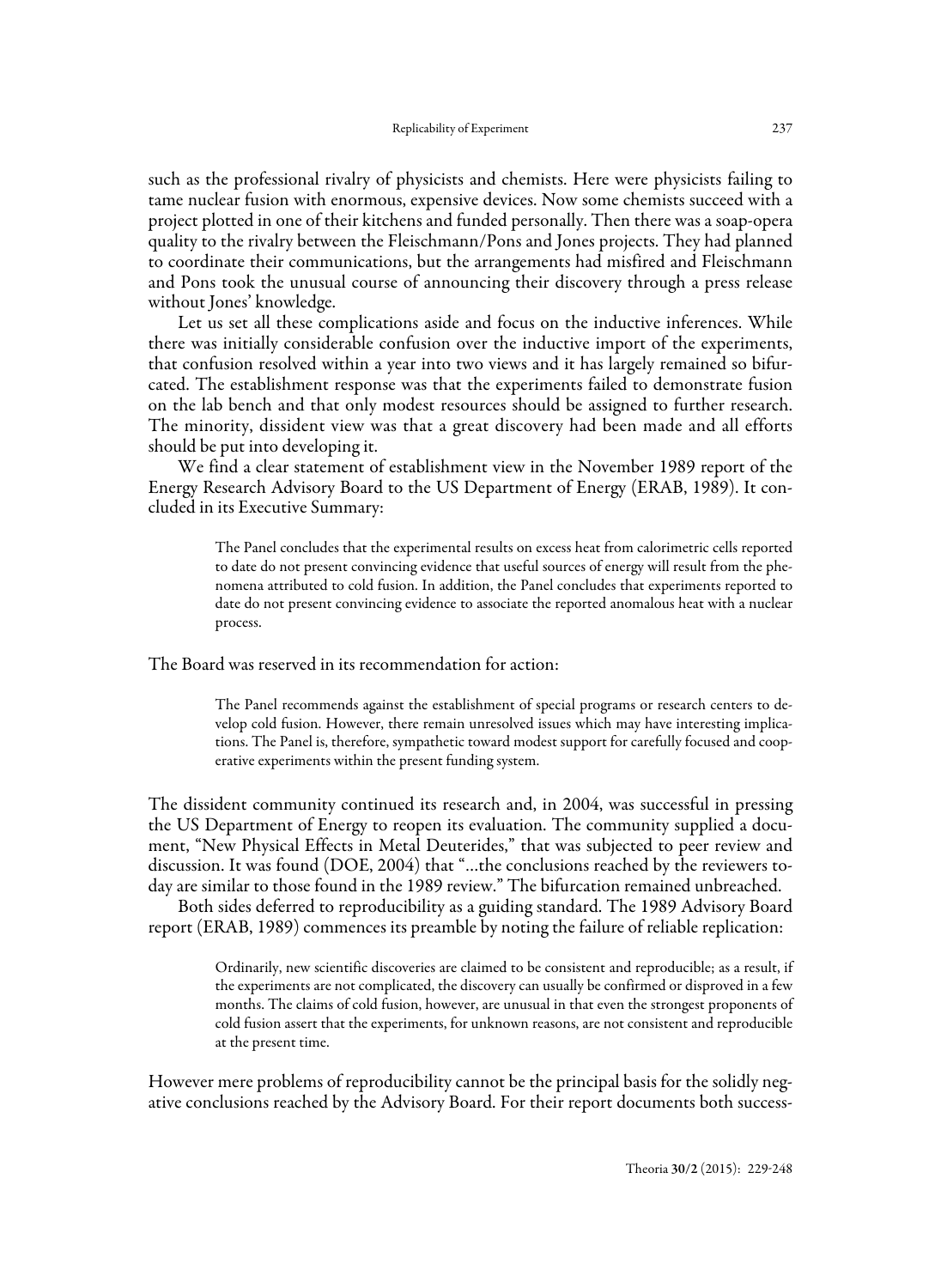ful and failed replications of the various types of experiments aimed at testing cold fusion. For example, in relation to experiments yielding excess heat, the report's Table 2.1 lists five experiments that found excess heat and thirteen that did not. While the ratio of five to thirteen certainly favors the no-heat result, it is hardly sufficient to dismiss the effect, especially when its reality, if demonstrated, would be of great utility.

The deeper grounding for the negative report is laid out early in the report (6-8) when answers are offered to the rhetorical question "Then why the skepticism?" The first reason is developed only in a few sentences: many researchers have been unable to replicate the excess heat effect; and these calorimetric measurements are technically rather difficult. The two remaining reasons are developed in some detail and amount to conflicts between the particulars of the positive experiments and the accepted science of nuclear reactions.

The second reason was summarized as:

the discrepancy between the claims of heat production and the failure to observe commensurate levels of fusion products, which should be by far the most sensitive signatures of fusion.

The nuclear reactions proposed for cold fusion involve fusion of two deuterium atoms to produce other atoms. Various reactions were possible and they would yield tritium, isotopes of helium or other products. The quantities of these fusion products detected did not match the quantities of heat reported. It was as if one burns wood in a fire. From the heat generated, one can determine how much wood ash must fall through the grate. The positive experiments were not finding the right amounts of ash.

The most important discrepancy was in neutron production. The most likely fusion reactions would produce neutrons and in large quantities. The report noted:

> The initial announcement by Pons and Fleischmann in March 1989 exhibited the discrepancy between heat and fusion products in sharp terms. Namely, the level of neutrons they claimed to observe was 109 times less than that required if their stated heat output were due to fusion.

This discrepancy was noted very early by critics and, by itself, was deemed sufficient for instant dismissal of the claims of cold fusion. Here is how one popular narrative from 1989 reported the problem (Peat, 1989, 82)

> According to Robert L. McCrory of the University of Rochester's Laboratory of Laser Energetics, for example, if nuclear fusion was really taking place, then the only way to make sense of all that heat was to have a trillion neutrons being emitted each second—enough to kill everyone in the room.

By now the following joke had begun to circulate around the world's laboratories:

- FIRST SCIENTIST: Have you heard about the dead-graduate-student problem?
- SECOND SCIENTIST: No, what's that.
- FIRST SCIENTIST: There are no dead graduate students.

The third reason was summarized as "cold fusion should not be possible based on established theory." Deuterium does not undergo fusion reactions under normal conditions because the electrostatic repulsion of the nuclei prevent its atoms approaching closer than about 0.1 nanometers, which is too great a separation for a nuclear reaction to start. The hope of the cold fusion researchers was that a palladium electrode could be so densely laden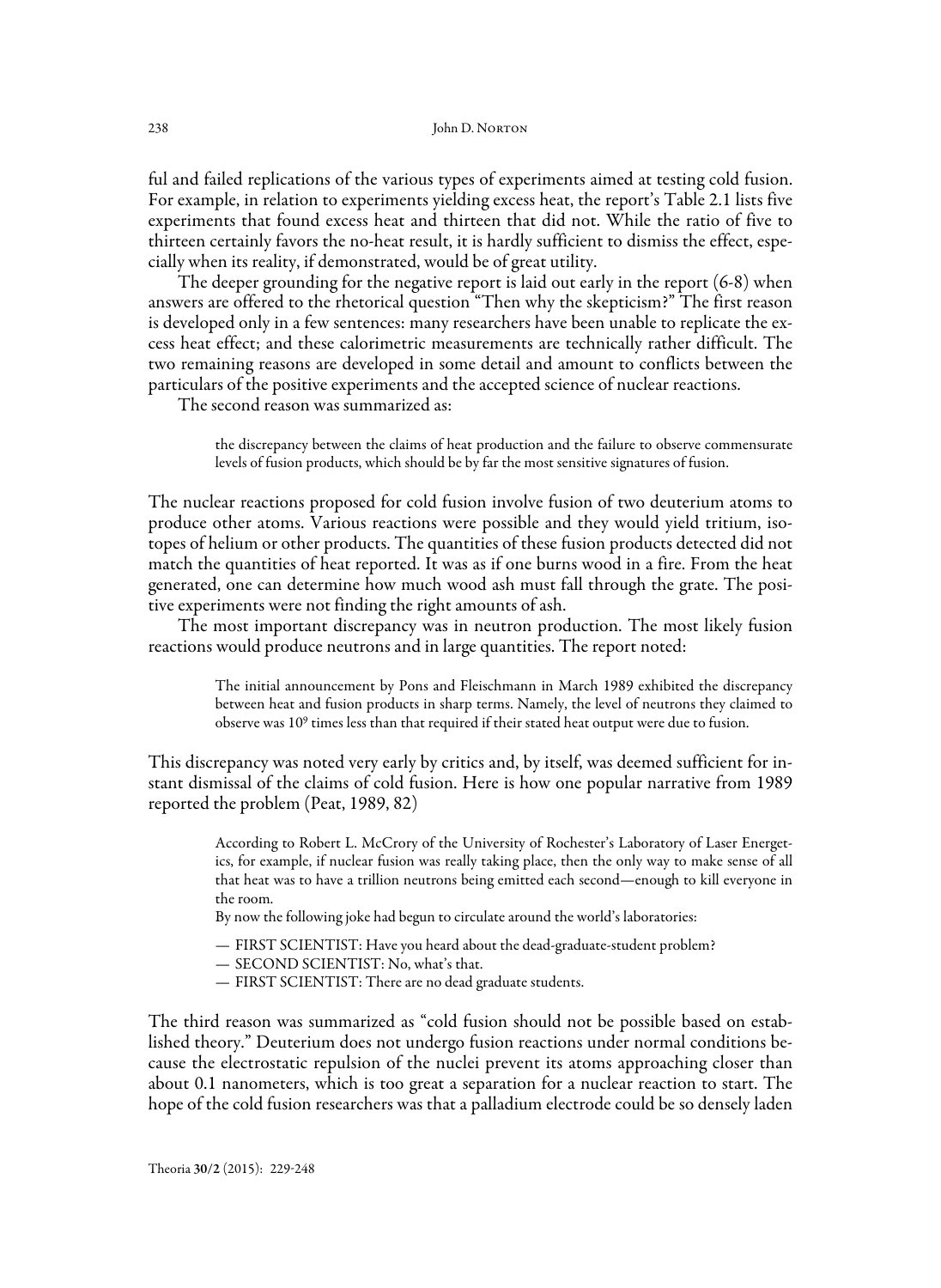with deuterium that sufficiently close approaches would occur. The report, however, disputed these hopes. The closest approach of deuterium atoms in palladium is just 0.17 nanometers. That is over twice the distance (0.074 nanometers) separating two deuterium atoms in molecular deuterium,  $D<sub>2</sub>$ . The cold fusion researchers would be bringing the deuterium atoms closer if they merely left them in the form of free molecular deuterium.

Supporters of cold fusion also defer to the idea of reproducibility. Sturms (2007, 49) initiated the discussion of the challenges to cold fusion with the resounding affirmation:

> Replication is the gold standard of reality. If enough people are able to make an effect work, the consensus of science and the general public accept the effect as being real and not error or figment of imagination.

He affirmed that replication has been successful:

A Myth has formed about cold fusion not being duplicated, being based on error, and being an example of "pathological science", […] i.e. wishful thinking. None of this description is correct. The basic claims have been duplicated hundreds of times and continue to be duplicated by laboratories all over the world, although success is difficult to achieve.

However he also allowed that the replication has not been uniformly successful (117):

Replication occurs when other people observe the same effects using essentially the same conditions. Unfortunately, in the case of cold fusion, the required conditions are not known. Occasionally, when a lucky combination of conditions has been created, the effects are observed. These effects have been seen many times, as the results listed throughout the book demonstrate, but not always on command. This failure of the effects to occur every time they are sought has become a major issue for the field and needs to be examined in detail because some confusion exists about what replication actually means.

The record of successful replication was reinforced with massive tables listing many successes. The table listing experiments that report successful "anomalous power" production spans nearly ten pages (52-61).

Sturms came to very different conclusions than the Advisory Board concerning cold fusion. He regarded cold fusion as established fact to be announced with text-book like certainty (190):

> The phenomenon of cold fusion or low energy nuclear reaction occurs in an unusual solid or even within complex organic molecules. A variety of nuclear reactions are initiated, depending on the atoms present. Some of these reactions occur at a rate sufficient to make measurable heat. The most active reaction produces <sup>4</sup>He when deuterium is present. Other reactions occur at lesser rates, but rapidly enough to accumulate detectable nuclear products.

Where the Advisory Board report found the existing theory of nuclear fusion secure and unfavorable to cold fusion, Sturms inverted the relation and impugned the theory for its failure to accommodate experiment.

His treatment of neutron emissions illustrates this inversion. Standard nuclear physics allows for deuterium to fuse in several ways. The most probable reactions yield high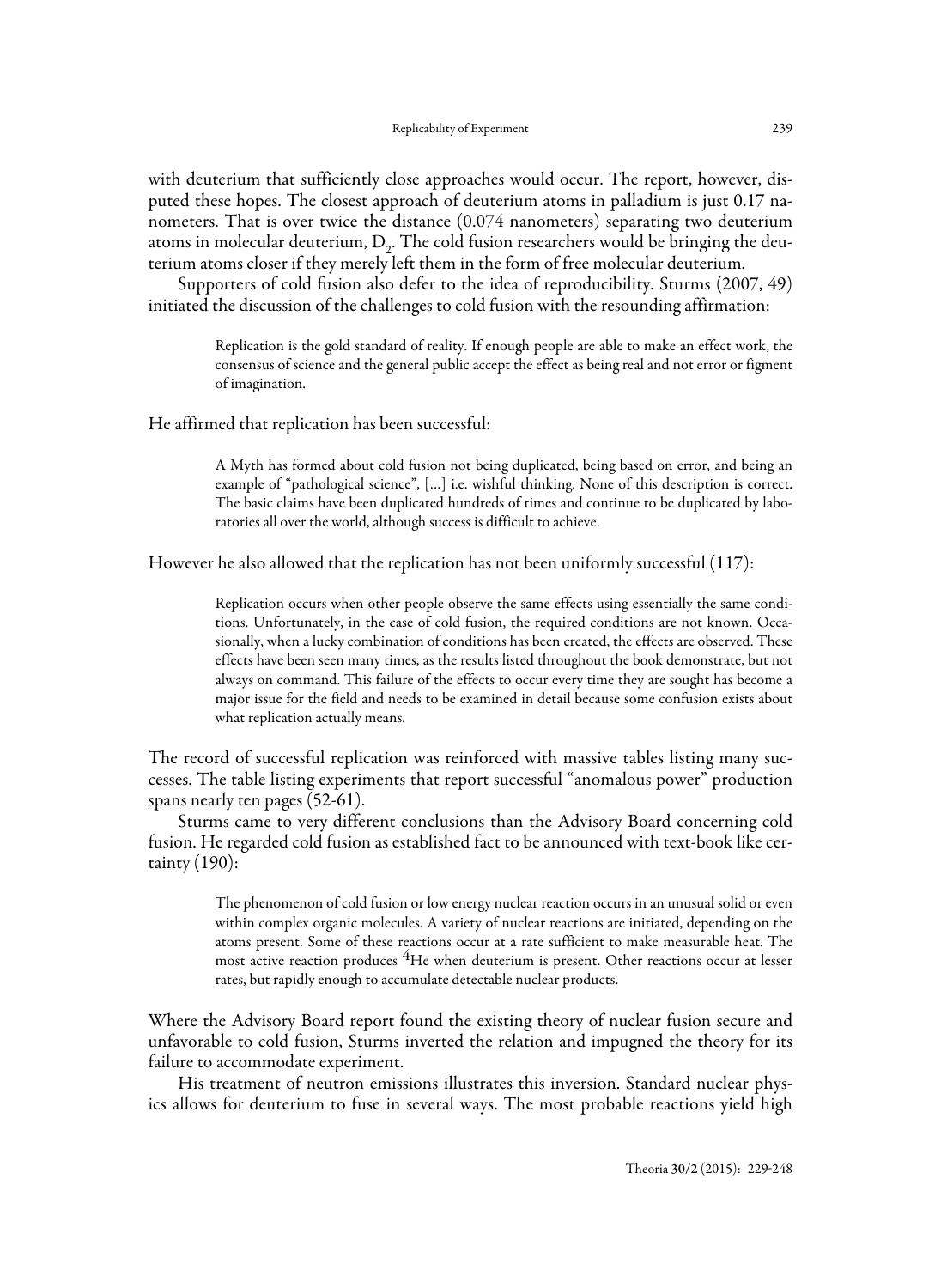neutron and proton emissions. The reaction favored by cold fusion supporters was the fusing of two deuterium atoms to yield a  $4H$ e atom, for that reaction involved only gamma ray emission, but no neutrons. The difficulty is that the neutron free reaction is weaker by a ratio of  $10<sup>7</sup>$  in cross-section than the other reactions. Somehow the novel environment of the cold fusion experiment would need to bring about a great enhancement of this reaction. This, the Advisory Board, found to be a fatal problem (ERAB, 1989, Sect. B.2):

> We know of no way whereby the atomic or chemical environment can effect such an enhancement, as this ratio is set by nuclear phenomena and is on a length scale some  $10<sup>4</sup>$  times smaller than the atomic scale.

The point is mildly stated, but the idea is powerful. Fusion reactions involving deuterium had been well researched and well understood. Proponents of cold fusion had to argue that this established theory fails for some as yet unknown reason when the fusion reaction occurs within a palladium electrode. Effects of this type were otherwise unknown and implausible because fusion requires a closeness of approach of the deuterium atoms at which scales the palladium atoms are distant spectators.

Sturms (2007, 13) took a different view:4

If theory and observation are in conflict, theory wins [in the skeptics view]. In this case, the absence of neutrons proved that the effect does not occur even when tritium and extra heat are measured, because theory requires neutrons be produced. In their minds, the extra heat must be a measurement error and the tritium must be contamination. Evidence to the contrary was simply ignored. This is how faith-based science operates, but not the kind of science we are taught to respect. On the other hand, reality-based science acknowledges what nature reveals and then attempts to find an explanation. Rejection occurs only if a satisfactory explanation cannot be demonstrated. This demonstration is still in progress for cold fusion.

In sum, the real basis of the varying appraisals of cold fusion lay in inductive inferences grounded by background facts of class A. These facts specified the conditions under which cold fusion would manifest experimentally. In the establishment view, these facts called for rates of neutron and other fusion production not reported in the experiments; and, in addition, these facts denied that deuterium saturated electrodes could bring the deuterium atoms close enough to ignite fusion in the first place. Hence these facts warranted the inference to the conclusion that the experiments had failed. The dissidents, however, were willing to conjecture looser background theories, including some undeveloped or even unknown theories that would warrant the inference from the experimental results to cold fusion. Both deferred to the idea of reproducibility. Yet, with the same record of experiment, they came to different conclusions.

My proposal is that they are not calling upon a universal principle of reproducibility that resides within some abstracted, logic of induction. Rather, the idea of reproducibility is merely a gloss on inferences that are quite specific to the case at hand and dependent essen-

<sup>&</sup>lt;sup>4</sup> I have not found an establishment response to this argument, but it is not too hard to imagine its content: the establishment view is not rejecting evidence, but considering a larger class that includes the experiments and observations in other arenas that support the standard theory of fusion reactions.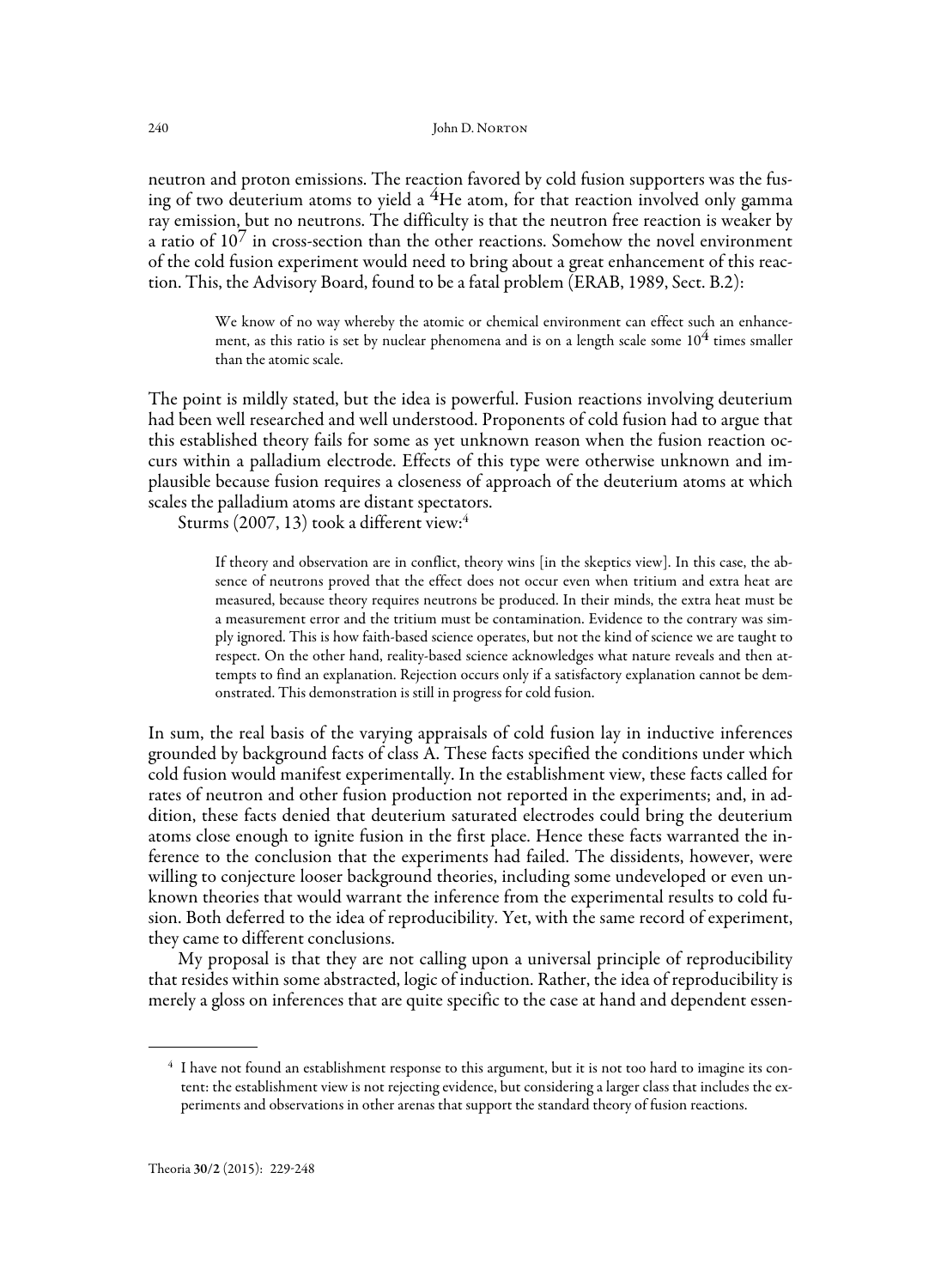tially on background assumptions. It is exactly because the two groups differ in their background assumptions that they can come to judge different inferences warranted.<sup>5</sup>

#### 7. The Miller Experiment: Failed Replication with no Inductive Import

How are we to deal with a case in which there are multiple successful replications of an experiment, but a prominent, well-executed failure? Understood as a formal principle, reproducibility gives us no real guidance. It cannot authorize us simply to dismiss the one failure of replication as inductively inert. Or at least it cannot do so without extensive elaboration on just what conditions distinguish those cases in which the failure carries import and those in which it does not. Such elaborations are not at hand and not likely to be forthcoming.

A material analysis of cases like this, however, faces no such general problems. For approached materially, there is no universal principle implemented. There are only particular cases, each of which is ultimately to be analyzed individually.

Here is a celebrated example. Nineteenth century electrodynamics had given center stage to the ether, the medium that carries light and electric and magnetic fields. It surrounds the earth and the earth's motion through it creates currents that blow past us, much as a car's motion creates a headwind. Famously, the Michelson-Morley experiment of 1887 had failed to detect this ether wind. The experiment employed an extremely sensitive interferometer that split a light beam into two folded pathways and then recombined the beams. The results were read from changes in the interference patterns formed by the recombined beams as the interferometer was slowly rotated. While its importance in Einstein's pathway to special relativity remains debated (see Norton, 2014a), the null result of the experiment is foundational for special relativity. Had this experiment detected an ether wind or ether drift, it would have detected the absolute motion of the earth, in contradiction with the principle of relativity.

On December 29, 1925, Dayton C. Miller (1926), addressed the American Physical Society in Kansas City. He recounted his own efforts to replicate the Michelson-Morley experiment, and reported the results of his latest efforts of 1925, when his apparatus was set up on Mount Wilson near the Observatory in California. He had found a positive result of 10 km/sec for the ether drift. It was less than the 30 km/sec or so that might otherwise be expected from the motion of the earth. Yet it was not a null result. This replication of the Michelson-Morley experiment had failed.

This was not a failure to be taken lightly. Now, over a hundred years after the discovery of special relativity, we classify experiments challenging special relativity with circle squaring and perpetual motion machines. That dismissal was not so easy in 1926, especially in light of who Dayton C. Miller was. He was then the President of the American Physical Society; and he was employed by the Case School of Science, in Cleveland, the site of the

<sup>&</sup>lt;sup>5</sup> According to the material theory, that does not mean that both inferences are sound. The situation is little different from the corresponding case of deductive logic. If two scientists employ the same premises but different deductive schema to arrive at contradictory conclusions, at least one of the schema is a fallacy. Correspondingly, if two scientists arrive at differing conclusions by inductive inference, at least one has a false warranting fact presumed.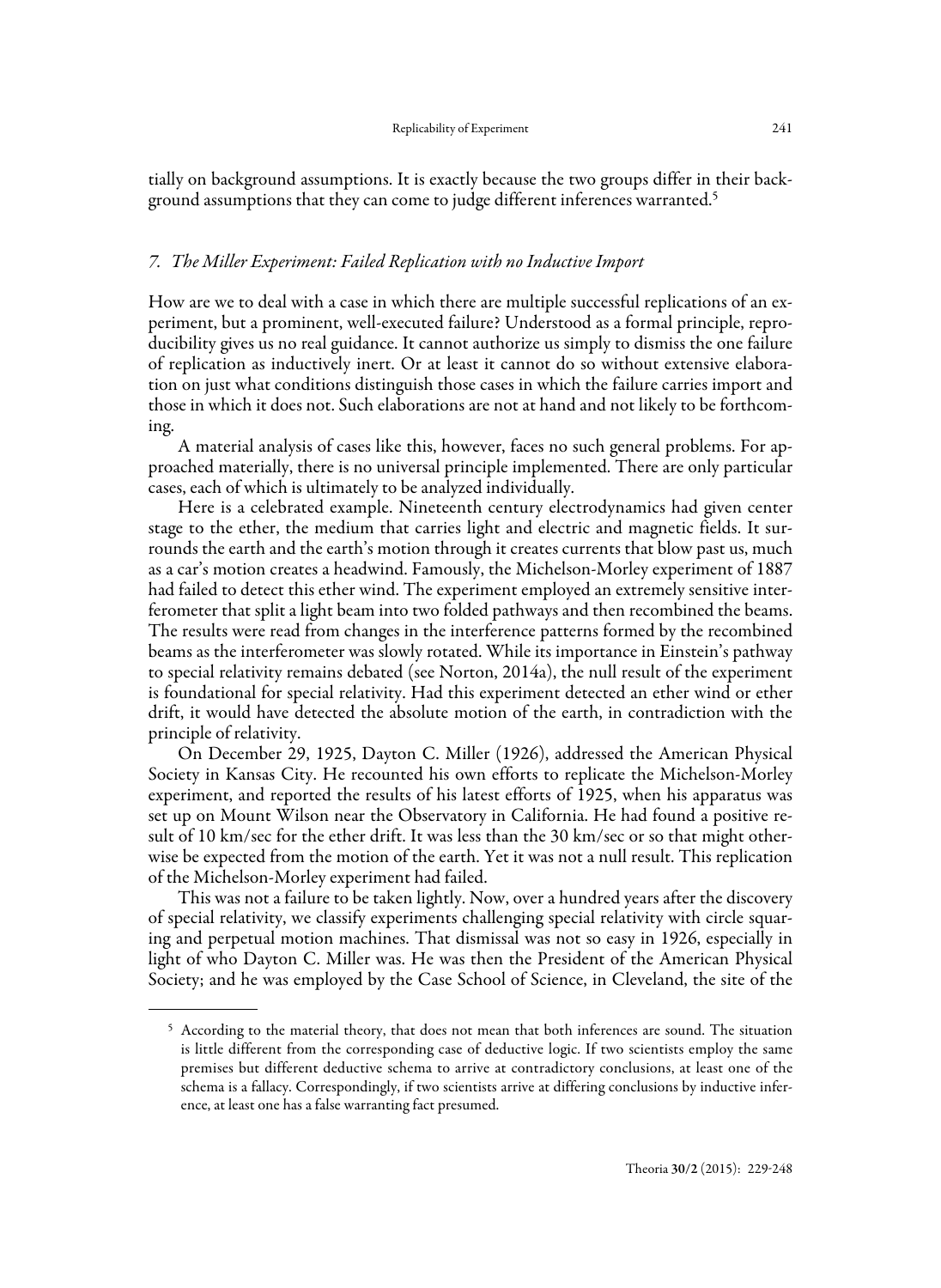famous Michelson-Morley experiment of 1887. His experiments had a venerable lineage. In 1902 to 1904, he had collaborated on ether drift experiments with Michelson's original collaborator, Edward Morley. They had reused parts of the apparatus of the original 1887 experiment. These parts included the iron trough that held the mercury in which the interferometer floated and the original circular wooden float. These parts, Miller (1933, 209), noted with some pride of ownership in his later review, "have been continued in use by the writer to the present time."

While there were other ether drift experiments from the time, Miller's used one of the longest folded pathways for light, which would give his one of the greatest sensitivities.<sup>6</sup> The experiments of 1926 built on the experience with Miller's earlier collaboration with Morley and successive refinements of the apparatus and experimental design through multiple experiments in a new series starting in 1921. It was feared, for example, that a basement in Cleveland, a mere 300 feet above the level of Lake Erie, may be too shielded from the ether current. For this reason, the entire apparatus was relocated to a mountainside next to the Mount Wilson Observatory, at an elevation of about six thousand feet. Miller's (1926, 1933) recounts the elaborate cautions undertaken to avoid and control all imaginable sources of error.

The report of Miller's positive result produced great interest in both scientific and popular circles. Miller was even awarded a \$1,000 prize by the American Association for the Advancement for Science for a related article. Einstein soon succumbed to popular pressure to respond. He wrote a short note for the popular press, published January 26, 1926, in the Vossische Zeitung, a well-known liberal newspaper in Berlin.7 His remarks included:

> There is, however, in my opinion *practically no likelihood* that Mr. Miller is right. [Einstein's emphasis]. His results are irregular and point rather to an undiscovered source of error than to a systematic effect. Furthermore, Miller's results are in and of themselves hardly credible, because they assume a strong dependence of the velocity of light upon the height above sea level. Finally a German physicist (Tomaschek) recently performed an electrical experiment also at a considerable height above the sea (the Trouton-Noble experiment), the result of which speaks against Miller's results insofar as it supports the absence of an "ether wind" at great altitudes.

From our perspective, what is notable about Einstein's response is that it invokes no matters of general inductive principle. Had Miller's claims somehow contravened an identifiable, universal inductive principle, it would have been easy for Einstein merely to point that out, much as one might identify a deductive fallacy. Rather, Einstein proceeds precisely as one would expect from the material theory. He gets the sharpest image of the inductive import of Miller's work by looking most narrowly at it.

Einstein's critique draws on facts in classes A and B above. For example, he complained that Miller's results are "irregular." Einstein did not elaborate, but, presumably, his concerns are similar to those expressed by Hans Thirring later in a June 1926 communication to *Nature*. In explaining his complete disagreement with Miller's interpretation of the ex-

<sup>6</sup> For a compendium of other ether drift experiments from that time, see Miller, 1933, 239-40 and Shankland et al., 1955, 168.

<sup>7</sup> This article was found by Klaus Hetschel (1992) from whose paper the translation of the text is drawn. See Hetschel (1992) for more details of the scientific and popular reaction to Miller's experiments.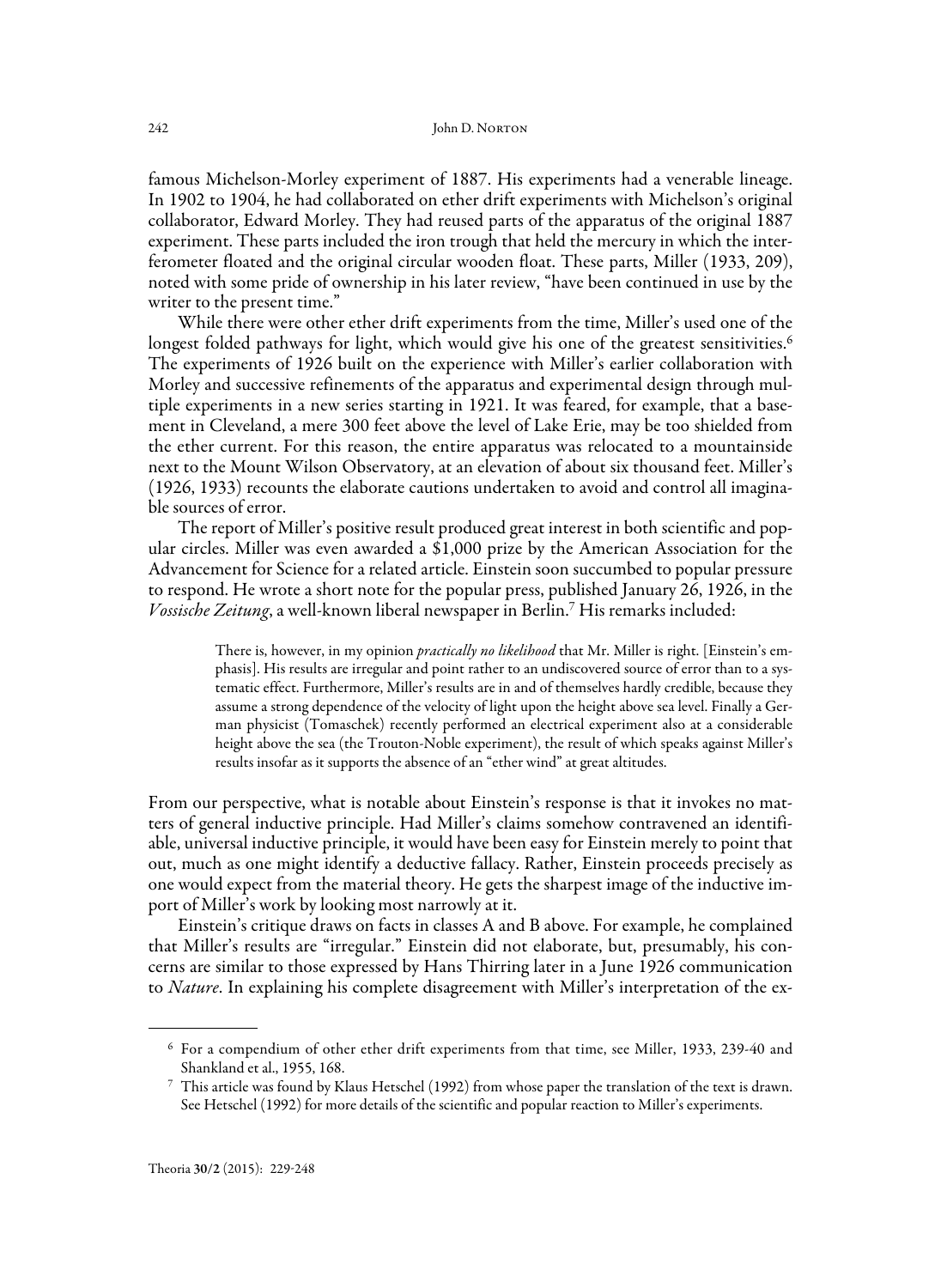perimental results, Thirring (1926) noted several irregularities within Miller's data. Since the ether wind will come from one direction in space, the direction detected by the interferometer should rotate through all points of the compass in the course of a day, as the daily rotation of the earth rotates the apparatus once per day in space. Yet, Thirring (82) found:

> …an effect pointing towards the north-west quadrant of the compass in about ninety-five per cent. of all observations. This fact seems to be fatal to the assumption of an ether drift of constant direction towards a certain point of the heavens…

The facts at issue here are those in class A, which specify the conditions under which the process of interest manifests an experimental outcome. Under the supposition of an ether theory, the process of interest, the earth's motion through the ether, would manifest as an ether wind of a definite direction in space. That was not found, so that these background facts could not license the inference from the experimental outcome to the ether current.

Einstein then conjectured an "an undiscovered source of error." He did not specify what this source might be. However Einstein was quite direct in his private notes to correspondents. He wrote to his friend and confidant, Michele Besso, on December 25, 1926:<sup>8</sup> "I think that the Miller experiments rest on an error in temperature. I have not taken them seriously for a minute." He pressed this concern in a subsequent correspondence with Miller later in 1926, with Miller dismissing it by describing the elaborate corrections put it place to control temperature effects.9 Einstein's doubts may have had a firmer foundation than the brevity of his Vossische Zeitung remarks suggest, for he had long taken a keen interest in Miller's experiment. During Einstein's 1921 visit to the US, he had taken the trouble to visit Miller and, on Miller's report, had spent over an hour and a half discussing the ether drift experiments.10 Einstein's suspicions were affirmed when Shankland et al. (1955) later performed a painstaking re-analysis of Miller's results, finding that positive results were associated with temperature variations in apparatus.

This second set of inferences drew on facts in class B. Einstein and Shankland and his colleagues had a sense of the processes that could produce a confounding result and, as Shankland and his colleagues affirmed, the pattern of results, in conjunction with these facts supported the conclusion of the thermal original of Miller's results.

## 8. Intercessionary Prayer: Successful Replication with No Inductive Import

The converse case is also possible: the successful replication of experiments, yet those successes are nonetheless regarded as inductively inert. Once again no formal account of reproducibility of experiment can accommodate this unless it specifies the conditions under

 <sup>8</sup> As quoted in Holton (1969, 185-86).

 <sup>9</sup> For details, see Hentschel (1992, 608). Einstein noted that temperature changes of as little as 1/10th degree in the air of the light path would be sufficient to generate results of the magnitude of Miller's. I am grateful to a referee for pointing out that similar concerns were expressed by Michelson (1881, 125) himself decades earlier. Michelson showed that temperature differences as little as one hundredth of a degree would be sufficient to confound his experiment.

<sup>10</sup> As affirmed by a letter of Miller's quoted in Holton (1969, 186).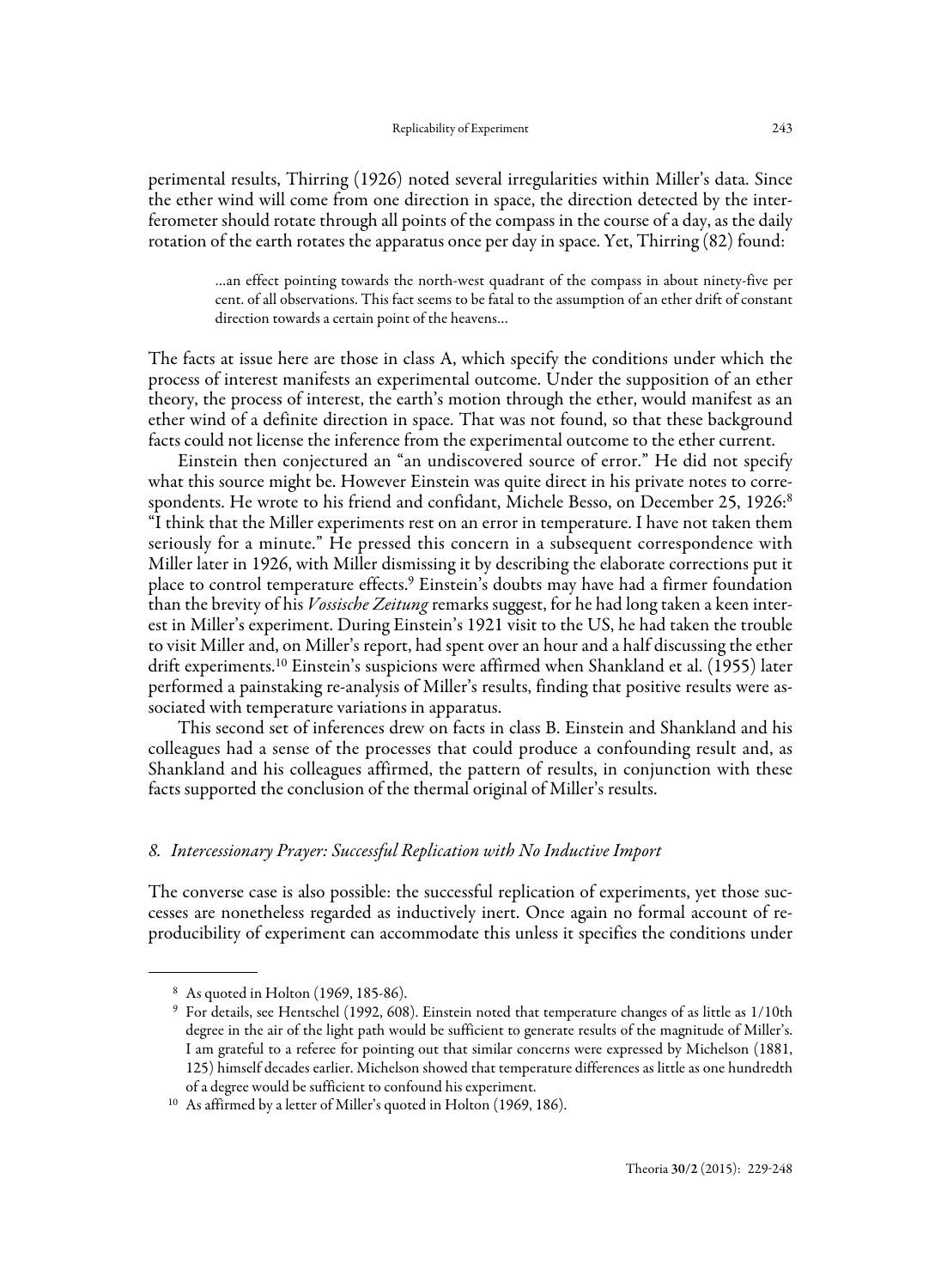which successful replication does and does not have inductive import. Approached materially, each case is treated individually and we face no insurmountable problems of general principle.

In intercessionary prayer, one entreats a deity or supernatural power to intervene in mundane affairs. The entreaty is most commonly for well-being and health and especially the speedy recovery of the sick. In the nineteenth century, two leading scientists, John Tyndall and Francis Galton, proposed that the efficacy of prayer could be assessed by objective tests of the type routinely employed in science.<sup>11</sup> If the sick do indeed fare better when they are prayed for, that good effect ought to be discernible through simple statistical analysis. They were skeptical. Galton had been collecting data for what amounted to a rather fragile retrospective study. He displayed a table of the mean lifetimes of males who survived past 30 years. Recalling that sovereigns in every state are the subjects of public prayer, such as "Grant her in health long to live," he observed of his table (Galton, 1872):

> The sovereigns are literally the shortest lived of all who have the advantage of affluence. The prayer has therefore no efficacy, unless the very questionable hypothesis be raised, that the conditions of royal life may naturally be yet more fatal, and that their influence is partly, though incompletely, neutralized by the effects of public prayers.:

The proposal evoked derision in theological circles. James M'Cosh (1872, 777-778) retorted

> We laugh at Rousseau's method of settling the question of the existence of God: he was to pray and then throw a stone at a tree, and decide in the affirmative or negative, according as it did or did not strike the object. The experiment projected by Professor Tyndall's friend is scarcely less irrational.

The mood had changed by the later twentieth century. Controlled studies of intecessionary prayer were conducted and continue to be conducted. Randolph Byrd (1988), for example, reported a prospective randomized double-blind trial of the effects of intercessionary prayer on the recovery of patients in a coronary care unit. He reported statistically significant improvements in recovery among those in the test group receiving prayer. Harris et al. (1999) performed a similar study on cardiac patients, again finding prayer to be associated with improvements in recovery. While not all experimental tests of intercessionary prayer have produced positive results, there are sufficient for meta-level surveys to be written. Astin et al. (2000) report the two studies above as the only ones producing positive results among the five surveyed. However, in the broader category of "distant healing," 57% of the studies reported positive results, which supported the final conclusion that the field "merits further study." A later review (Roberts et al., 2009)<sup>12</sup> was less optimistic. They found the results among the ten trials surveyed to be equivocal and recommended against further investigation.

<sup>&</sup>lt;sup>11</sup> For a brief history, see Brush (1974).

<sup>&</sup>lt;sup>12</sup> Curiously, this report included positive results from the spoof Leibovici (2001) study. It also noted a later critic who pointed out their error, but nonetheless did not disavow the study, concluding: "The Leibovici 2001 was not in jest. It is a rather serious paper, intended as a challenge." (56-57).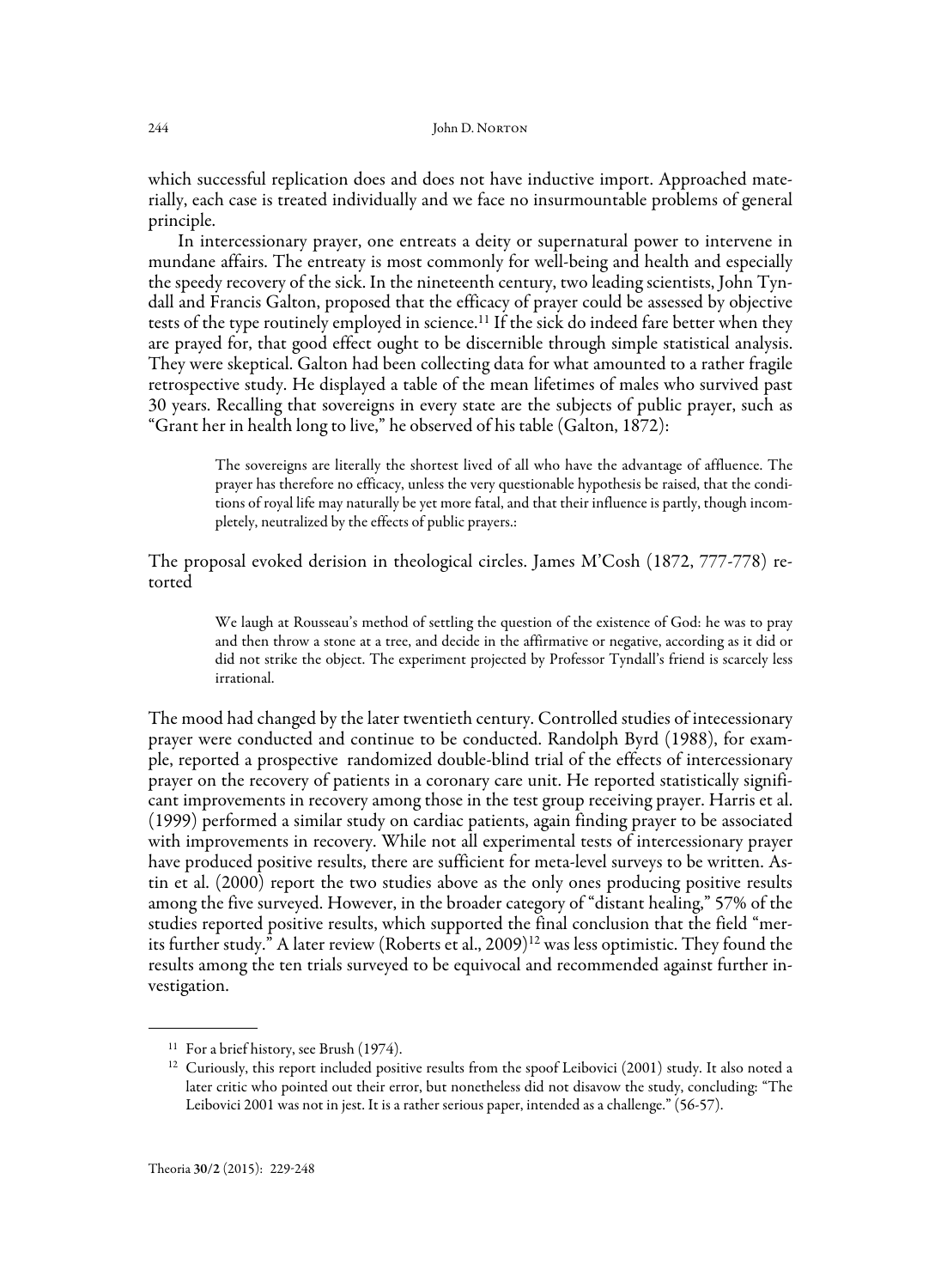Most of these reports are of little help understanding what grounds inductive inference in relation to the reproducibility of experiment. Both surveys grapple awkwardly with the problem of some successful and some failed replication and, from them, arrive abruptly at a synoptic judgment. We are given little insight into how the analysts balanced the competing inductive import of the successes and failure to arise.

There is a subgroup, however, whose members make clear that they regard successful replication of the intercessionary prayer experiments as inductively inert, for they do not believe that these studies have any inductive powers at all. Their analysis conforms with the material approach to reproducibility. For successful replication requires the facts in classes A and B above to be hospitable. This skeptical group does not find facts in class A supporting an inference from the experimental outcome to the supernatural intervention proposed. Hence replication adds nothing to an outcome that was already inductively inert.

This group includes atheist polemicists like Richard Dawkins. He remarks in his God Delusion (86) that "the very idea of doing such experiments is open to a generous measure of ridicule…" Theists also have traditionally been skeptical of such experiments. Their analyses can be more measured and thus prove more illuminating. The three authors of Chibnall et al. (2001), a Catholic, a Protestant and a Jew, describe how they set out to perform an experimental test of distant prayer. They "became convinced that the very idea of testing distant prayer scientifically was fundamentally unsound." In a telling, detailed analysis, they argue powerfully that, in effect, the requisite facts of the class A do not obtain: we have no good reason to expect the effect or process of interest (supernatural intervention) to be manifested in the experimental outcome (statistics of recovery rates among patients). They ask:

> If prayer is a metaphysical concept linked to a supernatural being or force, why would its efficacy vary according to parameters such as frequency, duration, type, or form? The very concept of prayer exists only in the context of human intercourse with the transcendent, not in nature. The epistemology that governs prayer (and all matters of faith) is separate from that which governs nature. Why, then, attempt to explicate it as if it were a controllable, natural phenomenon?

> … there is no reasonable theoretical construct to which to link prayer because of, we would argue, its very nature. No model guides our understanding of intercessory prayer as a treatment in the way we know that drug pharmacokinetics, type, dose, schedule, interactions, and treatment length are critical to an antibiotic as a treatment. In fact, we believe no scientific model can guide it.

Perhaps one of the most revealing of all the intercessionary prayer studies was reported in the December 2001 issue of the *British Medical Journal*. Leibovici (2001) collected all reports of patients who were detected with blood infections in a university hospital in Israel (Rabin Medical Center, Beilinson Campus) in 1990-1996. In 2000, he randomized the cases and arranged for prayer for a test group. The results show no improvement in mortality among the test group but a statistically significant shortening of both hospital stay and fever duration. The results were "retrospective" in the sense that these outcomes had already happened at the time the prayers were administered. It was suggested that we should not assume that "God is limited by a linear time, as we are."13

<sup>13</sup> I learned of this bizarre paper from a talk by John Worrall.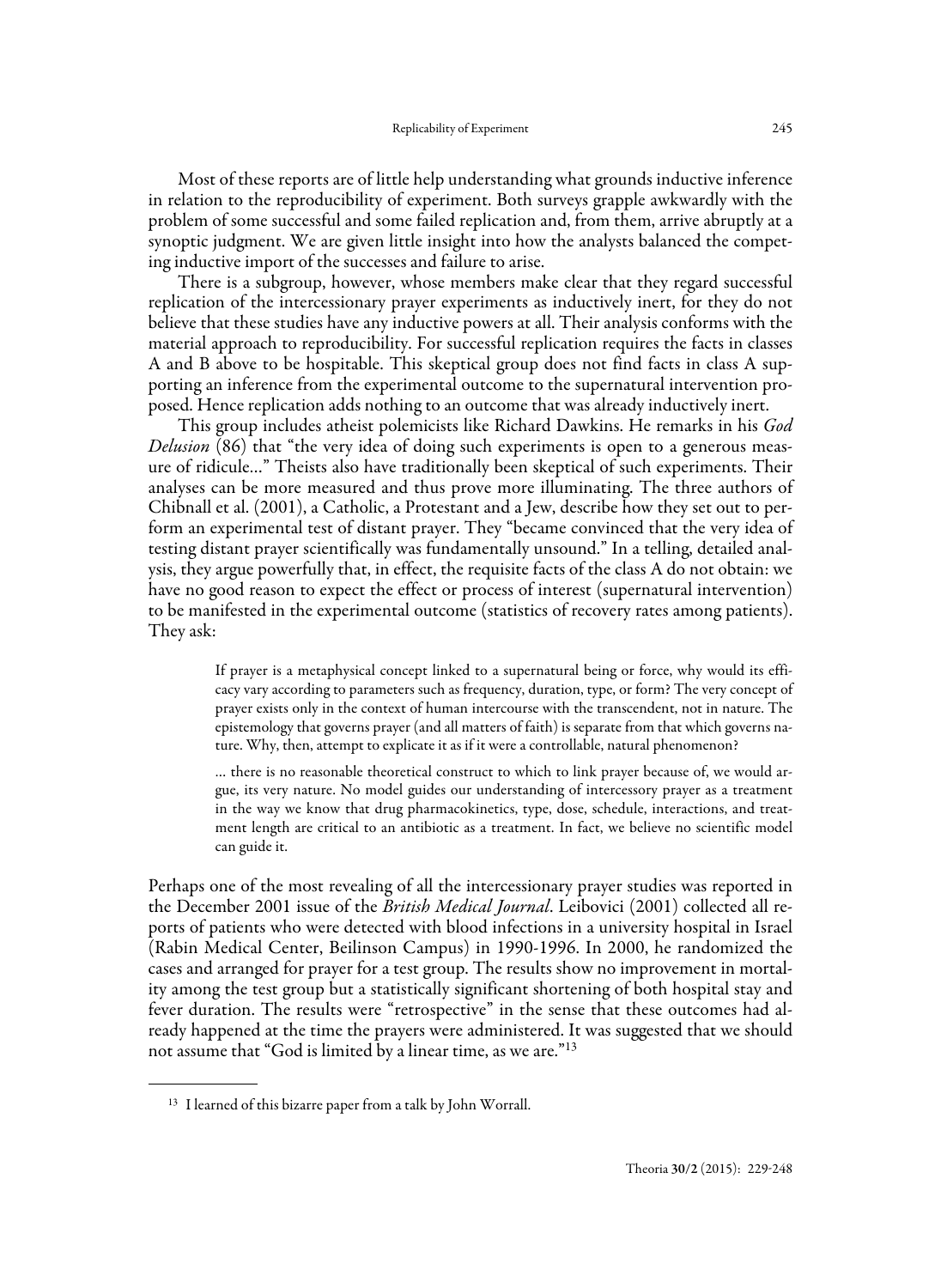This peculiar report produced the uproar one might expect. Letters to the editor in the April 27, 2002, issue of the *British Medical Journal* covered a wide range of complaints; and it was at times hard to tell if they were written in the same spirit at the original article. They included a defense of the laws of physics against breakage and protests over the ethics of experimenting on subjects whose consent could no longer be secured at the time of the experiment. The letters were concluded with an "Author's Reply," in which Leibovici admitted that the paper was really a spoof, but with a deeper purpose: $14$ 

> The purpose of the article was to ask the following question: Would you believe in a study that looks methodologically correct but tests something that is completely out of people's frame (or model) of the physical world—for example, retroactive intervention or badly distilled water for asthma?

Of three possible answers, Leibovici endorsed the third:

To deny from the beginning that empirical methods can be applied to questions that are completely outside the scientific model of the world. Or in a more formal way, if the pre-trial probability is infinitesimally low, the results of the trial will not really change it, and the trial should not be performed. This, to my mind, turns the article into a non-study, although the details provided in the publication (randomization done only once, statement of a wish, analysis, etc) are correct.

Leibovici's assessment expresses in miniature why a formal account of controlled trials fails, where a material account succeeds. He notes that one can have a trial that meets all the requisite formal conditions. That was how he set up the study his article. Nonetheless the study has no inductive import. This situation is inexplicable if one adheres to a general, formal account of the reproducibility of experiment. The material approach faces no such problems. In it, the trial can have inductive import only if requisite background facts are hospitable. This, Leibovici asserts, is not the case here.

# 9. Conclusion

What is the inductive import of a successful or failed replication of an experiment? Mostly, successful replication is favorable to the result sought; and failures to replicate are unfavorable. However this is true "mostly" only. This broad similarity across many cases supports the illusion that there is some general inductive principle concerning replication at work. However, efforts to specify that general principle precisely lead to mounting difficulties and failure.

Rather, as the material theory of induction requires, the question is ultimately answered differently in different cases according to the background facts obtaining. The more

<sup>&</sup>lt;sup>14</sup> Fact can be stranger that fiction. Over a year after the scam was admitted, Olshanky and Dossey (2003) published a note in the same journal that dismissed Leibovici's disavowal. In a narrative laden with pleas for open-minds, Einstein, Stephen Hawking, quantum mechanics, string theory and consciousness, they urged that we should subject these non-local, anomalous effects to serious study. This paper gives me great confidence in humanities' ability to turn every stone, for clearly no idea, no matter how absurd, lacks proponents.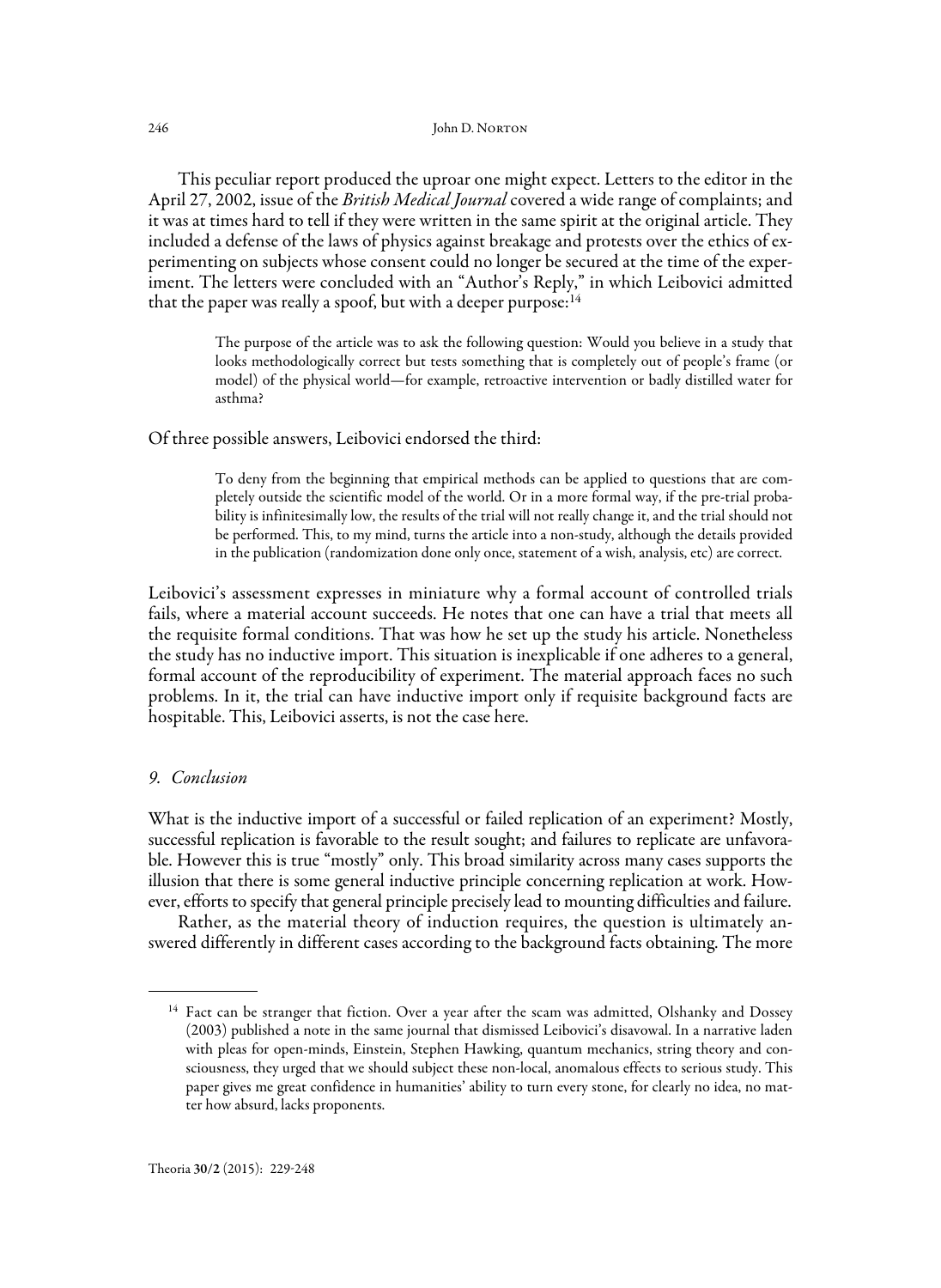we narrow the types of experiments considered, the more precise the answers become. This is what we would expect from a material approach to induction, since with this narrowing the variability in background facts is reduced. What appeared as a universal principle is really only a resemblance among many distinct inductive inferences that vary in details according to their domains. No universal principle of inductive logic provides a warrant for these individual inferences. They are warranted by the particular facts prevailing in each domain.

### REFERENCES

- Astin, John A. et al. 2000. "The Efficacy of 'Distant Healing': A Systematic Review of Randomized Trials." Annals of Internal Medicine 132: 903-910.
- Atwood, Kimball C. 2004. "Bacteria, Ulcers, and Ostracism? H. Pylori and the Making of a Myth." Skeptical Inquirer, 28.6 (November/December 20004).
- Brush, Stephen G. 1974. "The Prayer Test." American Scientist, 5: 561-563; 63 (1975): 6-7.
- Byrd, Randolph C. 1988. "Positive Therapeutic Effects of Intercessory Prayer in a Coronary Care Unit Population," Southern Medical Journal 81: 826-29.
- Casadevall, Arturo and Fang, Ferric C. 2010. "Editorial: Reproducible Science." Infection and Immunity 78: 4972-4975.
- Chibnall, John T. et al. 2001. "Experiments on Distant Intercessory Prayer: God, Science, and the Lesson of Massah." Archives of Internal Medicine 161: 2529-36.
- Dawkins, Richard. 2008. The God Delusion. Boston: Mariner.
- DOE. 2004. Report of the Review of Low Energy Nuclear Reactions. Downloaded as http://newenergytimes. com/v2/government/DOE2004/DOE-CF-Final-120104.pdf
- ERAB. 1989. Cold Fusion Research, November 1989: A Report of the Energy Research Advisory Board to the United States Department of Energy. Washington, DC. DOE/S-0073 DE90 005611
- Galton, Francis. 1872. "Statistical Inquiries into the Efficacy of Prayer." Fortnightly Review 12: 125-35.
- Harris, William S. et al. 1999. "A Randomized, Controlled Trial of the Effects of Remote, Intercessory Prayer on Outcomes in Patients Admitted to the Coronary Care Unit." Archives of Internal Medicine 159: 2273-78.
- Jasny, Barabara R., et al. 2011. "Again, and Again, and Again ...." Science 334: 1225.
- Hentschel, Klaus. 1992. "Einstein's Attitude Towards Experiments: Testing Relativity Theory 1907-1927." Studies in History and Philosophy of Science 23: 593-624.
- Holton, Gerald. 1969. "Einstein, Michelson, and the "Crucial" Experiment." Isis 60: 132-197.
- Leibovici, Leonard. 2001. "Effects Of Remote, Retroactive Intercessory Prayer On Outcomes In Patients With Bloodstream Infection: Randomised Controlled Trial." British Medical Journal 323, No. 7327 (Dec. 22-29, 2001): 1450-1451.
- M'Cosh, James. 1872. "On Prayer. III." Contemporary Review 20: 777-782.
- Marshall, Barry and Warren, J. Robin. 1983. "Unidentified curved bacilli on gastric epithelium in active chronic gastritis." Lancet 1(8336) (June 4): 1273—1275.
- Marshall, Barry and Warren, J. Robin. 1984. "Unidentified curved bacilli in the stomach of patients with gastritis and peptic ulceration." Lancet 1 (8390): 1311-15.
- Michelson, Albert A. (1881). "The Relative Motion of the Earth and the Luminiferous Ether" American Journal of Science, 22: 120-129.
- Miller, Dayton C. 1926. "Significance of the Ether-Drift Experiments of 1925 at Mount Wilson." Science 63: 433-443.
- Miller, Dayton C. 1933. "The Ether-Drift Experiment and the Determination of the Absolute Motion of the Earth." Reviews of Modern Physics 5: 203-42.